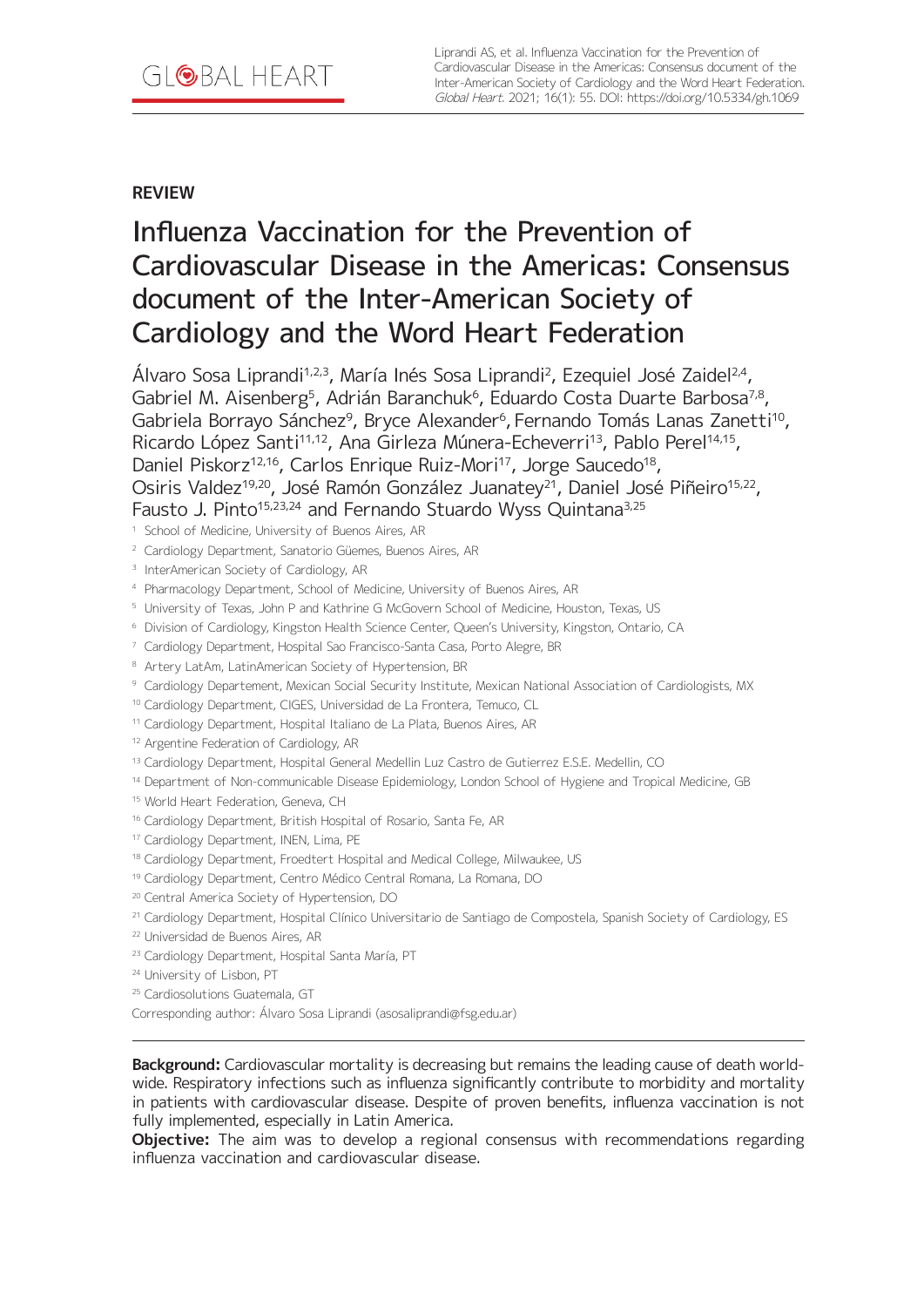**Methods:** A multidisciplinary team composed by experts in the management and prevention of cardiovascular disease from the Americas, convened by the Inter-American Society of Cardiology (IASC) and the World Heart Federation (WHF), participated in the process and the formulation of statements. The modified RAND/UCLA methodology was used. This document was supported by a grant from the WHF.

**Results:** An extensive literature search was divided into seven questions, and a total of 23 conclusions and 29 recommendations were achieved. There was no disagreement among experts in the conclusions or recommendations.

**Conclusions:** There is a strong correlation between influenza and cardiovascular events. Influenza vaccination is not only safe and a proven strategy to reduce cardiovascular events, but it is also cost saving. We found several barriers for its global implementation and potential strategies to overcome them.

**Keywords:** influenza; influenza vaccination; cardiovascular disease; myocardial infarction; consensus

## **Introduction**

Cardiovascular (CV) mortality continues to be the main cause of death in developed countries as well as in emerging economies. Respiratory infections, particularly those caused by the influenza virus, contribute significantly to morbidity and mortality throughout the world, representing the third cause of mortality in several Latin American nations, particularly in low- to middle-income countries [1]. Analysis of the evidence based on systematic reviews and meta-analysis of epidemiological studies show a consistent association between respiratory infections and the incidence of acute myocardial infarction (AMI) and CV mortality [2–11].

Numerous deaths and CV complications take place during flu epidemics, especially in vulnerable populations. Patients with chronic CV diseases are particularly at risk during this period and represent a population that could be targeted for vaccination, as one of the main objectives in public health today is to reduce the impact of CV disease in the general population. Current COVID-19 pandemic has reflected the strong link between respiratory infections and CV diseases, both as risk group and as trigger for new events, and that reinforced the purpose of this consensus.

In the last 15 years, influenza vaccination (IV) in high-risk populations has become an effective strategy to reduce the incidence of respiratory infections and therefore associated CV complications. However, the prescription of the IV is not common in routine cardiology practice, and vaccination rates vary widely among high-risk vulnerable populations in different regions of the world [12]. This reluctance of cardiologists to incorporate immunization as a routine CV prevention strategy for their patients has been observed in Latin American countries [13, 14].

The incomplete application of existing recommendations prompted us to perform an in-depth analysis of the literature regarding IV and CV events and the possible barriers to its implementation. Within this framework, the Inter-American Society of Cardiology (SIAC) and the World Heart Federation (WHF) decided to promote the development of a consensus on the role of influenza immunization as a cardiovascular prevention strategy.

The purpose of the document was to critically analyze the contemporary evidence that supports the use of the IV in adults in order to reduce the rate of CV events and its effect on the burden of the disease in our region, as well as to analyze the difficulties and barriers in its implementation. This was done based on the evidence available in the literature and the experience of the participants in clinical practice.

#### **Methods**

The consensus document was made using the modified RAND/UCLA methodology. This method is based on the available scientific evidence and the collective judgment and clinical experience of a panel of experts. It is a combination of the Delphi technique with that of nominal groups [15, 16].

A multidisciplinary team composed of experts in the management and prevention of CV disease from the Americas was convened by the IASC and participated in the process and the formulation of statements. A coordinating committee of two experts and one scientific secretary was gathered, along with a recommendation-formulating group that included the coordinating committee, fourteen more experts, and two consultants who provided the final review of the document. A content index and a list of seven relevant clinical questions were developed during the kickoff meeting (association between influenza and CV events, efficacy of IV in different risk groups, safety of the vaccination and different vaccination schemes, cost-effectiveness,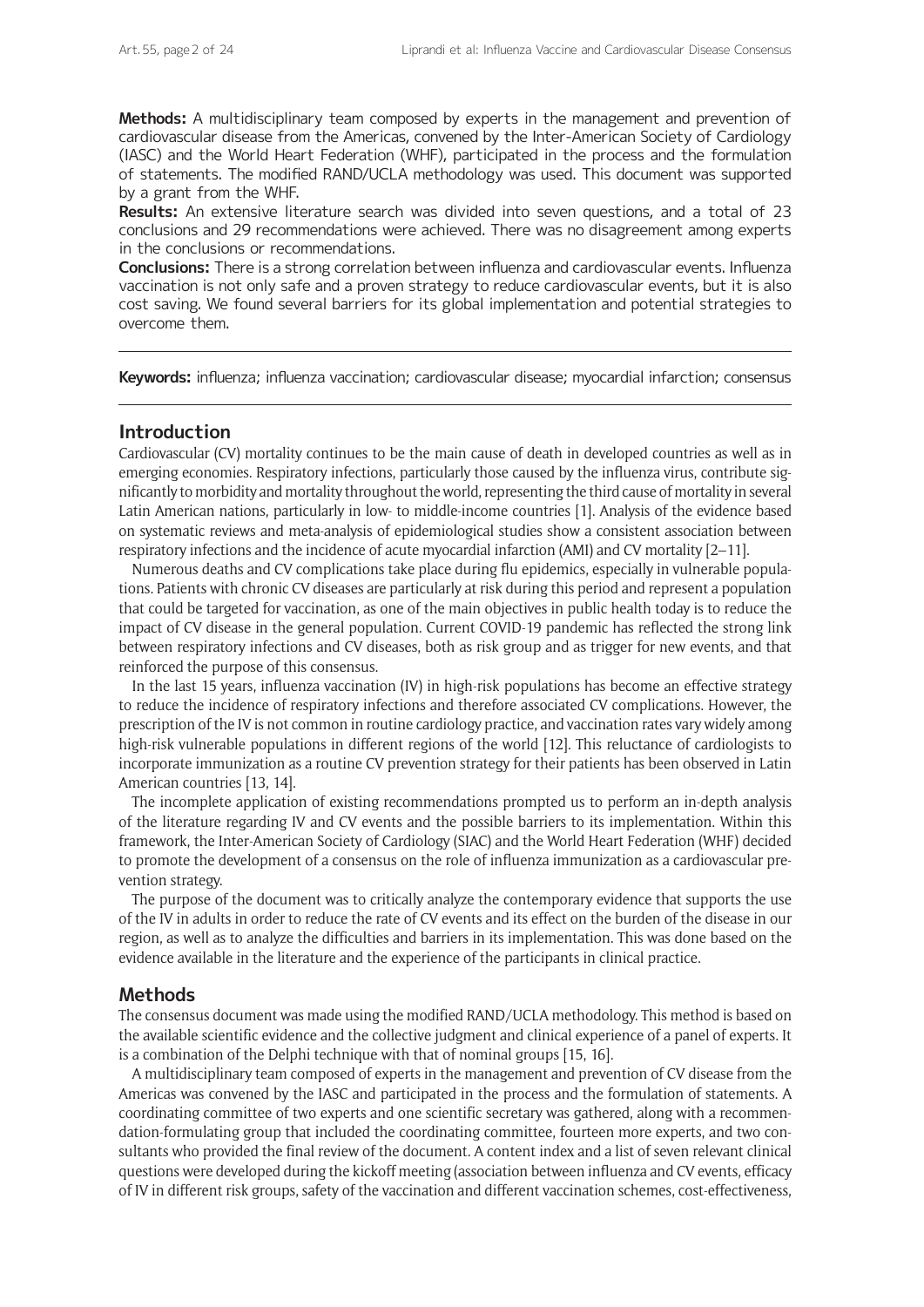implementation barriers, and proposals for increasing vaccination rates). A nonsystematic expert search of the available publications related to these clinically relevant questions was conducted in May/Jun 2020 in databases including MEDLINE via PubMed, CENTRAL (Cochrane), Scielo and LILACS. Priority was given to those that were relevant to the Americas or conducted in American countries. A total of 245 publications were retrieved. Question 5 required a systematic review of publications in four databases. To evaluate costeffectiveness (CE) and the quality of the publications, the list of verifications of the international research society in pharmacoeconomics ISPOR 200 was used. The review was carried out from June to September 2020, on the databases MedLine (via Pubmed,  $n = 124$ ) DARE, HTA, and EED (via CRD-York,  $n = 51$ ). Finally, 45 CE studies of influenza vaccination remained for analysis. An extended version of this document, including the full methodology of the systematic review and the results of each article is freely available at IASC website, [www.siacardio.com](http://www.siacardio.com) [17].

Statements were debated during a structured virtual meeting. A total of 38 statements and conclusions were included. Statements that achieved unanimity (100% agreement) or consensus (80% agreement) were accepted. Statements were formally categorized with their level of evidence and degree of recommendation according to AHA/ACC Guidelines (**Table 1**) [18].

This document was supported by an unrestricted grant to the Inter-American Society of Cardiology provided by Sanofi Pasteur to the World Heart Federation. Funder had no role in the drafting, evidence review, meetings, or publication process.

## **Results**

#### **Association between respiratory infections and cardiovascular events**

A recent systematic review reported a consistent association between influenza and AMI, as well as weak evidence of an association with CV death, heart failure (HF), and stroke [19]. Likewise, influenza epidemics are associated with an increase in autopsy-confirmed coronary death [20]. Acute respiratory infections have been considered a trigger for AMI and CV mortality, attributable to a possible inflammatory and prothrombotic effect. Recent respiratory symptoms are associated with the development of AMI (OR 2.1, 95% CI, 1.4–3.2) [5]. Additionally, in patients with laboratory-confirmed influenza infection, the incidence rate of AMI and stroke was six and eight times higher, respectively, during the seven days after infection, compared with control intervals [21, 22]. Influenza as a trigger for CV events meets the Bradford Hill causality criteria (strength of association, biological gradient, temporality, consistency, seasonality, coherence, analogy, and biological plausibility) [23].

Influenza has also been found to be associated with arrhythmias and HF hospitalizations. In 11,374 patients with influenza, an 18% increase in atrial fibrillation (AF) was observed [24], as well as a 24% increase in hospitalization rates for HF (incidence rate, 1.24; 95% CI, 1.11–1.38; p < 0.001) [25]. In an analysis of more than 8 million HF hospitalizations, those with concomitant influenza infection had higher rates of mortality and respiratory and renal failure [26].

The association between influenza and venous thromboembolic events (VTE) is less clear, with the information in the literature showing conflicting results [27–31]. The current state of knowledge in this domain is

| <b>Class of Recommendation (CoR)</b> |                       |                                                                                                                          |  |  |  |
|--------------------------------------|-----------------------|--------------------------------------------------------------------------------------------------------------------------|--|--|--|
|                                      | Strong                | Benefit $>>$ Risk                                                                                                        |  |  |  |
| <b>I</b> Ia                          | Moderate              | Benefit $>>$ Risk                                                                                                        |  |  |  |
| IIb                                  | Weak                  | Benefit > Risk                                                                                                           |  |  |  |
| Ш                                    | No benefit or harm    | Benefit = Risk, or Risk > Benefit                                                                                        |  |  |  |
| Level of Evidence (LoE)              |                       |                                                                                                                          |  |  |  |
| A                                    |                       | High quality evidence of $>1$ RCT or meta-analysis of them                                                               |  |  |  |
| $B-R$                                | Randomized            | Moderate evidence from 1 RCT                                                                                             |  |  |  |
| B-NR                                 | Non-Randomized        | Moderate evidence from well-designed nonrandomized trial                                                                 |  |  |  |
| $C$ -LD                              | <b>Limited Data</b>   | Randomized or nonrandomized clinical studies of limited<br>quality. Meta-analysis of those studies. Mechanistic studies. |  |  |  |
| C-EO                                 | <b>Expert Opinion</b> | Consensus of experts opinion based on clinical experience                                                                |  |  |  |
|                                      |                       |                                                                                                                          |  |  |  |

**Table 1:** Class of Recommendation and Level of Evidence, ACC/AHA criteria [19].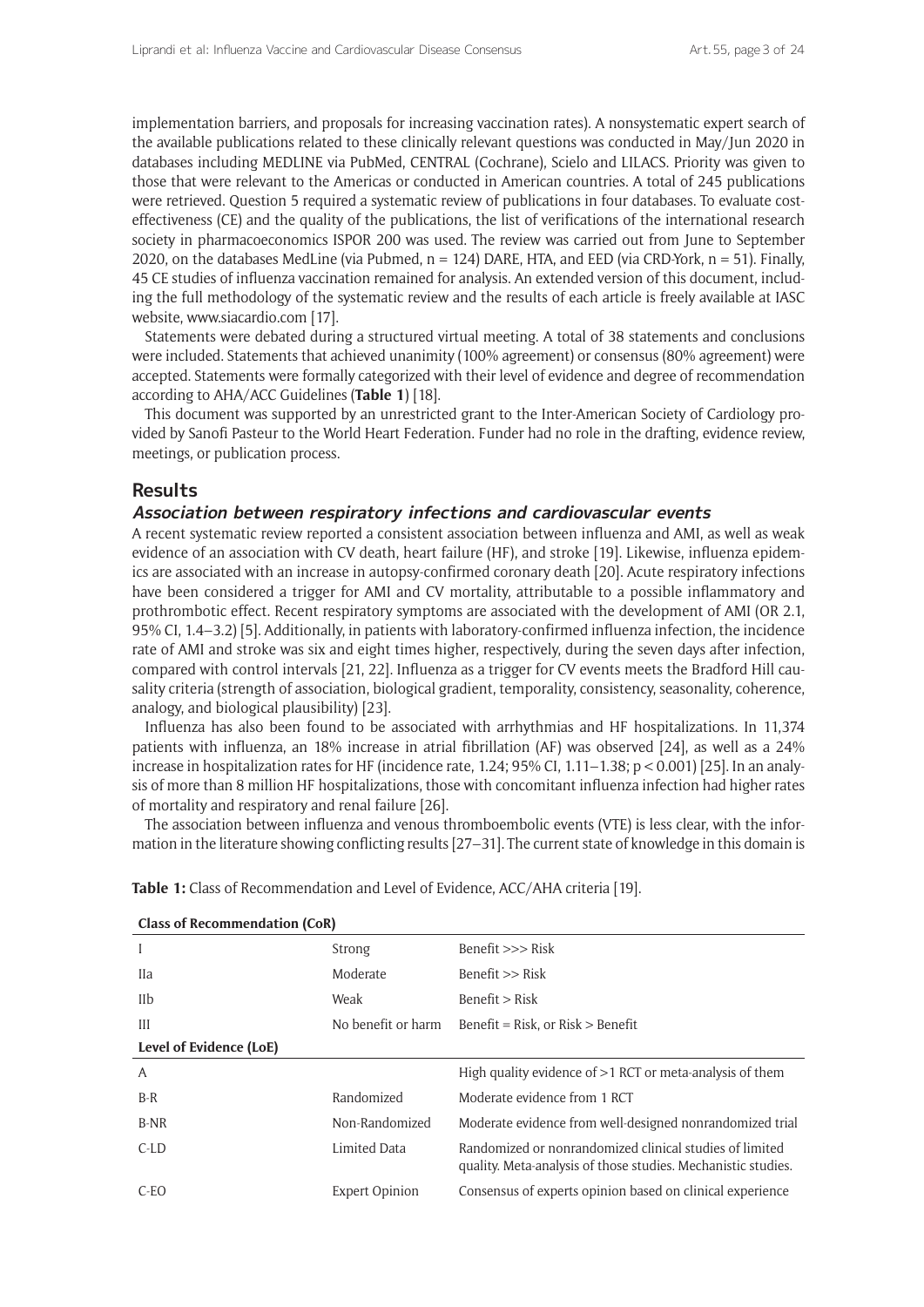additionally complicated by further conflicting results regarding the CV impact of influenza virus types and subtypes in VTE [32–34]. As pathophysiological hypothesis, cytopathic effects (invasion of endothelial cells), indirect effects mediated by the host's immune response, virus invasion in atheromatous plaques, infiltration of inflammatory cells, and increased cytokines, with consequent activation of the coagulation cascade, have been described [35–37]. A recently developed model supports the association between inflammation and arterial thrombosis as a fundamental link in the relationship between influenza and CV mortality [38]. Increased quantity and quality of scientific evidence is required to support this association, since current knowledge is based mainly on retrospective cohorts. Results of prospective clinical trials under development are anticipated and will add substantially to the current body of knowledge [39].

The conclusions related to this issue are summarized in **Table 2**.

## **Clinical efficacy and/or effectiveness of influenza vaccines in cardiovascular events reduction**

#### Coronary artery disease

Influenza vaccination may be an effective strategy to reduce CV events in patients with pre-existing CV disease. Randomized clinical trials (RCTs) have had dissimilar results regarding cardiovascular death and major cardiovascular events (MACE). However, results of two meta-analyses have shown that influenza vaccine reduced both CV death and MACE, compared to the control group, by approximately 50%.

In the systematic review by LeBras et al. [40], two meta-analyses including the same RCTs were compared [41–44]. The meta-analysis by Udell et al. compared IV versus placebo or standard treatment in four studies in which 1655 patients had pre-existing CV disease [45]. The primary endpoint was extended MACE, defined as CV death or hospitalization for AMI, unstable angina, stroke, HF, or emergency coronary revascularization. In the subgroup analysis with pre-specified CV disease, IV significantly reduced both MACE (RR 0.57, 95% CI 0.41–0.79, I2 = 14%) and CV death (RR 0.50, 95% CI 0.27–0.95, I2 = 15%). In patients with recent acute coronary syndrome (≤1 year) (n = 815), IV significantly reduced MACE (RR 0.46, 95% CI 0.33–0.64, I2 = 0%) but not CV death (RR 0.44; 95% CI 0.17–1.15; I2 = 38%) or all-cause mortality. The findings are based on a relatively small number of CV events (246 MACE and 97 CV deaths) and arise from trials that varied in study design, expected primary outcomes, and patient populations. There was no difference in MACE or CV death in the subgroup of patients with stable coronary artery disease ( $n = 840$ ).

A subsequent Cochrane Collaboration meta-analysis of eight RCTs included the same studies, but with a total of 1682 patients with established CV disease [46]. Similar to reported data in the Udell metaanalysis, CV death was significantly lower with IV (RR 0.44, 95% CI 0.26–0.76, I2 = 0%). However, there was no difference in CV death in the subgroup of patients with acute coronary syndrome ( $n = 350$ ) (RR 0.46, 95% CI 0.04–5.20, I2 = 58%) or stable angina and elective coronary angioplasty (n = 602) (RR 0.35, 95% CI 0.07 $-1.73$ , I2 = 0%).

A recent meta-analysis of four RCTs and 12 observational studies demonstrated that IV was associated with a 25% and 18% RR reduction in all-cause mortality and CV mortality, respectively, in patients with previous CV disease. The reduction in mortality was probably driven in part by a 13% RR reduction in MACE [47].

#### Heart failure

Observational studies have suggested that IV could reduce events during follow-up in patients with HF [12, 48]. Mohseni et al. examined the association between IV and the risk of hospitalization in patients with HF, through a primary care database associated with the registry of hospitalizations in England during the years 1990–2013. In the 52,202 patients analyzed, IV was associated with a lower risk of CV hospitalization

**Table 2:** Association between respiratory infections and cardiovascular events.

|   | <b>Conclusions</b>                                                                                                                                    | CoR | LoE  |
|---|-------------------------------------------------------------------------------------------------------------------------------------------------------|-----|------|
| A | Influenza-like respiratory infections are associated with CV events during follow-up (AMI, stroke, I<br>hospitalizations for HF, AF, and CV death).   |     | B-NR |
| B | The association between influenza and thromboembolic disease is controversial.                                                                        |     | C-LD |
|   | There is not strong enough evidence to determine the incidence or mortality from CV disease<br>for different types and subtypes of influenza viruses. | IIb | C-LD |
| D | There are proven pathophysiological mechanisms that explain the association of influenza with<br>cardiovascular events.                               | IIb | C-LD |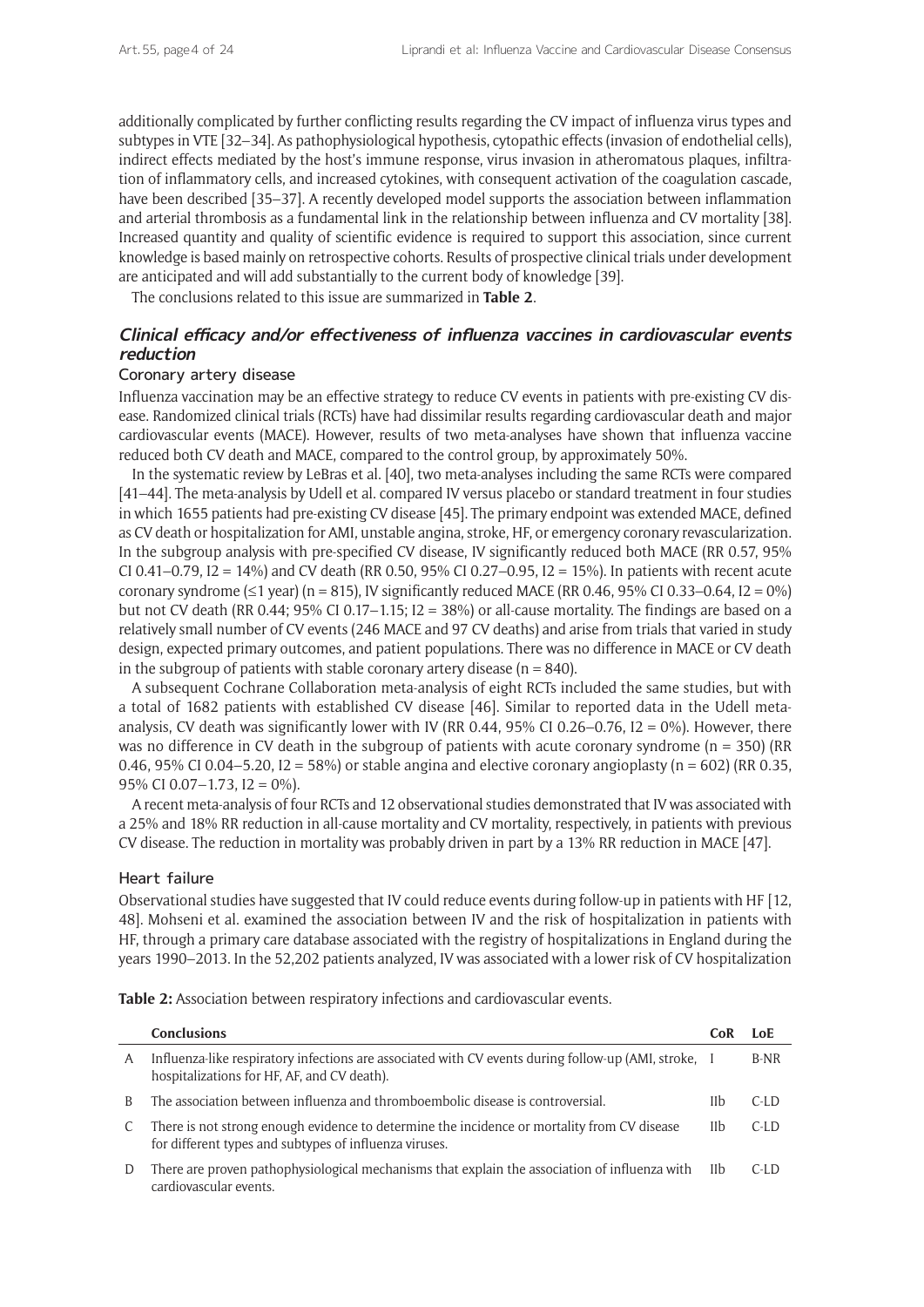(HR = 0.73, 95% CI 0.71–0.76) and all cause hospitalization (HR = 0.90, 95% CI 0.95–0.98) [49]. The effect was somewhat greater in younger patients, without gender differences.

Modin et al., using data from the Danish national patient registry, analyzed the relationship between influenza vaccination and survival in patients with a recent diagnosis of HF, between the years 2003–2015. After adjusting the results for comorbidities, medication, income, and educational level, influenza vaccination was associated with an 18% reduction in total mortality ( $HR = 0.82$ , 95% CI 0.81–0.84, p < 0.001) and cardiovascular mortality (HR = 0.82, 95% CI 0.81–0.84,  $p < 0.001$ ). Annual, timely, and sustained vaccination over the years was associated with a greater risk reduction of death when compared to intermittent vaccination [50].

Rodrigues et al. recently conducted a systematic review and meta-analysis of the HF clinical trials available to date. Six cohort studies with 179,158 patients were included in the analysis. IV was associated with a lower risk of all-cause mortality (HR = 0.83, 95% CI 0.76–0.91,  $I2 = 75%$ ) and a significant reduction in HF hospitalizations (HR =  $0.69$ , 95% CI 0.55–0.86). No significant effect was observed on CV mortality (HR =  $0.92$ , 95% CI 0.73–1.15) and all-cause hospitalization (HR = 1.01, 95% CI 0.92–1.11). The level of certainty of the evidence was considered low due to the quality of the data obtained in the studies [51].

In conclusion, although there is proven evidence of the benefit of IV in the context of patients with preexisting CV disease, given the limitations of the data due to the small sample size, low event rate, potential confounders and bias, results of prospective and randomized studies of greater power are required to allow definitive conclusions [39, 52].

#### Primary prevention

Patients with hypertension (HTN), diabetes, and AF have an increased risk of complications associated with influenza. The mostly observational studies done to date have shown a protective effect of IV for these three populations, but due to the limitations of the studies, it is not possible to establish strong recommendations [53–55].

Although influenza is a universal disease and affects all age groups, 90% of deaths and 50% of hospitalizations are among people over 65 years of age. For this reason, historically vaccination recommendations had been directed at people above that age and those with risk factors (chronic diseases, immunosuppressed, etc.) [56].

The prospective cohort studies carried out by Nichol et al., in health organizations in the United States for patients older than 65 years deserve special mention. In the 1999–2000 epidemic season, the effectiveness of the vaccine was 29% in reducing hospitalizations for influenza-pneumonia, 27% in hospitalizations for HF, 23% in hospital admissions for CV disease, and 24% in all-cause hospitalizations. The reduction in deaths from all-cause mortality was 36%. In those without established CV disease, diabetes, or associated comorbidities (low-risk groups), influenza vaccination was also associated with a significant reduction in CV events at follow-up (CV, cerebrovascular, and all-cause mortality and hospitalizations) [57–60].

The conclusions and recommendations related to this issue are summarized in **Table 3**.

|   | <b>Conclusions</b>                                                                                                                                                     | <b>CoR</b>  | LoE      |
|---|------------------------------------------------------------------------------------------------------------------------------------------------------------------------|-------------|----------|
| A | IV in patients with coronary artery disease is associated with a reduction in CV events.                                                                               |             | $B - R$  |
| B | In patients over 65 years of age at low risk (absence of comorbidities, without established CV<br>disease or diabetes) IV is associated with a reduction in CV events. |             | $B - NR$ |
| C | Annual IV in patients with HF is associated with a reduction in all-cause mortality and HF<br>hospitalization.                                                         | IIa.        | $B - NR$ |
| D | In patients with diabetes or hypertension, in the absence of established CV disease, the IV<br>could be associated with a reduction in CV events.                      | IIb         | $C - LD$ |
|   | <b>Recommendations</b>                                                                                                                                                 |             |          |
| A | IV for patients with a recent acute coronary syndrome $(\leq 1$ year)                                                                                                  | I           | $B - R$  |
| B | Annual IV for patients >65 years even in the absence of CV disease or risk factors.                                                                                    |             | $B - NR$ |
| C | Annual IV for patients with chronic coronary artery disease with or without history of<br>revascularization.                                                           | IIa         | $B - R$  |
| D | Annual IV for patients with HF.                                                                                                                                        | <b>I</b> la | $B - NR$ |
| E | Annual IV for patients with diabetes or hypertension without established CV disease.                                                                                   | IIb         | $C - LD$ |

**Table 3:** Clinical efficacy and/or effectiveness of influenza vaccines in cardiovascular events reduction.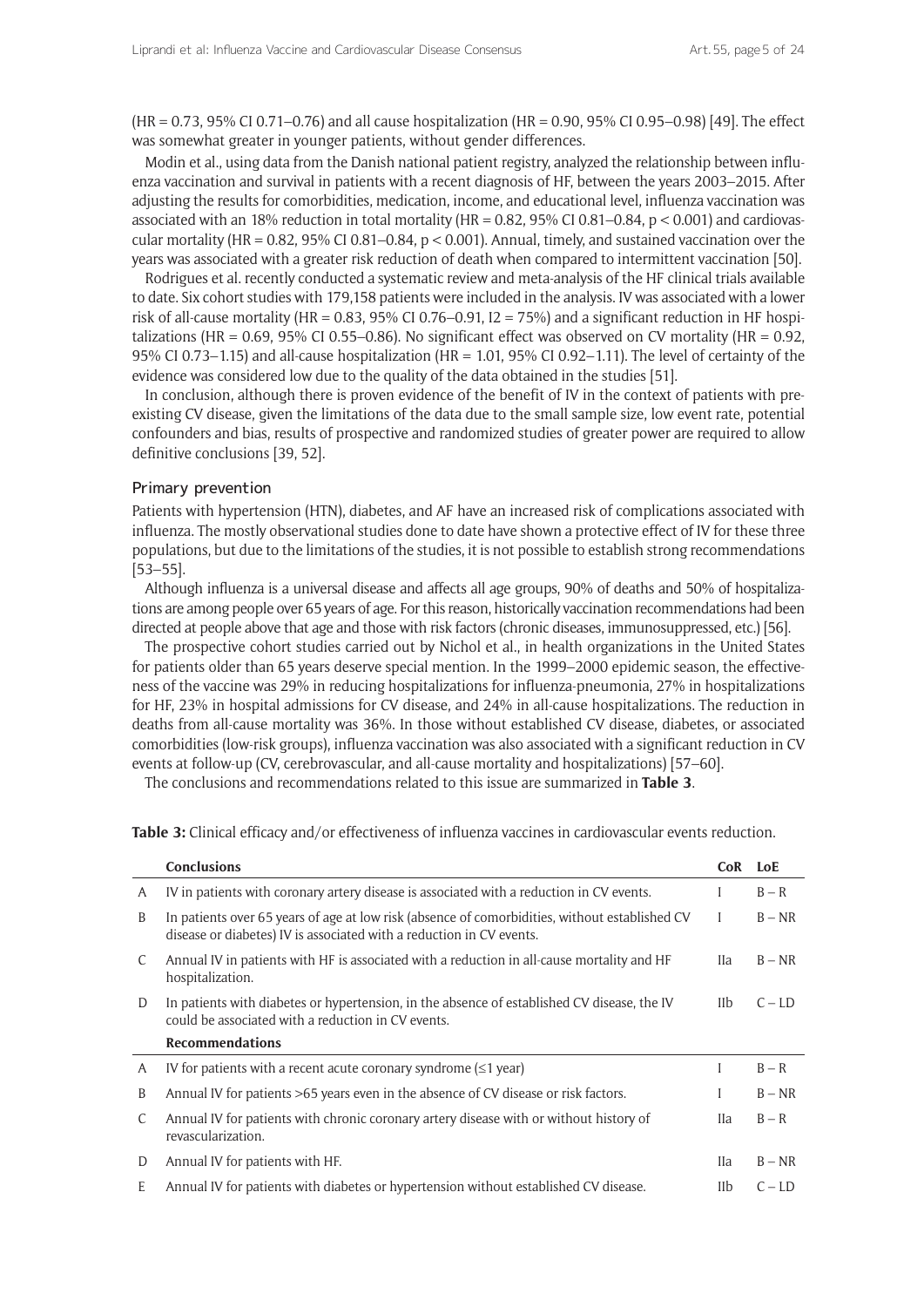## **Safety of the influenza vaccine in patients with cardiovascular disease**

The adverse events of IV can be divided into those attributed to the vaccine, its preservatives, inoculation, and the interaction with other drugs and vaccines. The Institute of Medicine (IOM) of the United States National Academy of Sciences found no evidence of causality between IV and a wide range of studied immunologic or neurologic events [61–76].

Currently available evidence suggests that the majority of people can be vaccinated, even with a documented allergy to eggs [77–82]. In cases of prior anaphylaxis, patients should be monitored for 30 minutes.

Presumed IV adverse events could represent manifestations of other winter respiratory pathogens as a natural disease [73, 74].

Patients with CV diseases often require anticoagulants. There were no significant differences between the subcutaneous or intramuscular routes for administration of the influenza vaccine in the generation of hematomas, although there is a greater local reaction (pain and erythema at the puncture site on the first day) with the former [83]. Patients with higher INR (International Normalized Ratio) values do not present an increased risk of complications. There is no evidence that IV produces considerable changes in the INR of patients, and on the other hand, immunogenicity is similar between individuals who use oral anticoagulants or not [84]. Subdeltoid intramuscular administration produces a slight increase in the incidence of bursitis [85].

Regarding other CV drugs, no interactions have been found between influenza vaccines and antiplatelet agents, angiotensin converting enzyme inhibitors, angiotensin II receptor blockers, digitalis, amiodarone, flecainide, and diuretics [86]. The combination of aspirin and live attenuated influenza vaccine (LAIV) has been associated with the risk of Reye's syndrome [87].

Vaccines for influenza and pneumococcus are mainly recommended in people over 65 years of age, or people with established CV disease given their susceptibility to both diseases [88]. The use of dual vaccination showed additive or synergistic preventive effects compared to separate administration or absence of vaccination, with adequate effectiveness and safety [89]. Concurrent use does not affect immunogenicity or safety, even in people with chronic respiratory diseases [90]. However, it increases the rate of mild local and systemic adverse events related to the injection site [90].

In the context of the COVID-19 pandemic, messenger RNA vaccines, vector vaccines (Adenovirus with Spike protein) and inactivated virus vaccines have been developed and approved to date. In relation to vaccination for influenza, the Argentine Respiratory Medicine Association recently suggested prioritizing vaccination for COVID-19 and waiting for an interval of at least 14 days between vaccines [91].

The formal contraindications are specific to each vaccine label and described elsewhere [92], the conclusions and recommendations related to this issue are summarized in **Table 4**.

|              | <b>Conclusions/Recommendations</b>                                                                                                                                                                                                                               | CoR          | LoE              |
|--------------|------------------------------------------------------------------------------------------------------------------------------------------------------------------------------------------------------------------------------------------------------------------|--------------|------------------|
| A            | The different flu vaccines are generally safe; the reduction in the incidence of epidemic influenza<br>is significantly greater than the incidence of adverse effects.                                                                                           |              | A                |
| B            | Co-administration of injectable IV and warfarin is safe, requiring only longer pressure at the<br>intramuscular injection site.<br>There is insufficient information to support determining the INR before or at the time of admin-<br>istration of the vaccine. | II a<br>Ш    | $B-R$<br>$C-EO$  |
| C            | Co-administration of influenza and pneumococcal vaccines is safe and immunogenic.<br>Co-administration was associated with a higher rate of adverse events, albeit mild.                                                                                         | II a<br>II b | $B-R$<br>$C$ -LD |
| D            | In the context of COVID-19 pandemic, it may be beneficial the SARS-COV-2 vaccination and then<br>IV after an interval of at least 14 days.                                                                                                                       | IIb          | $C-EO$           |
| E            | It is recommended not to administer the LAIV together with aspirin in children given the risk of<br>Reye's syndrome.<br>The LAIV is generally not recommended for patients with CV disease.                                                                      | Ш<br>III     | $C-EO$<br>$C-EO$ |
| $\mathsf{F}$ | Individuals with history of severe egg anaphylaxis may receive chicken embryo-based vaccine but<br>should be monitored for at least 30 minutes after the administration.                                                                                         | <b>IIa</b>   | $B-R$            |

**Table 4:** Safety of the influenza vaccine in patients with cardiovascular disease.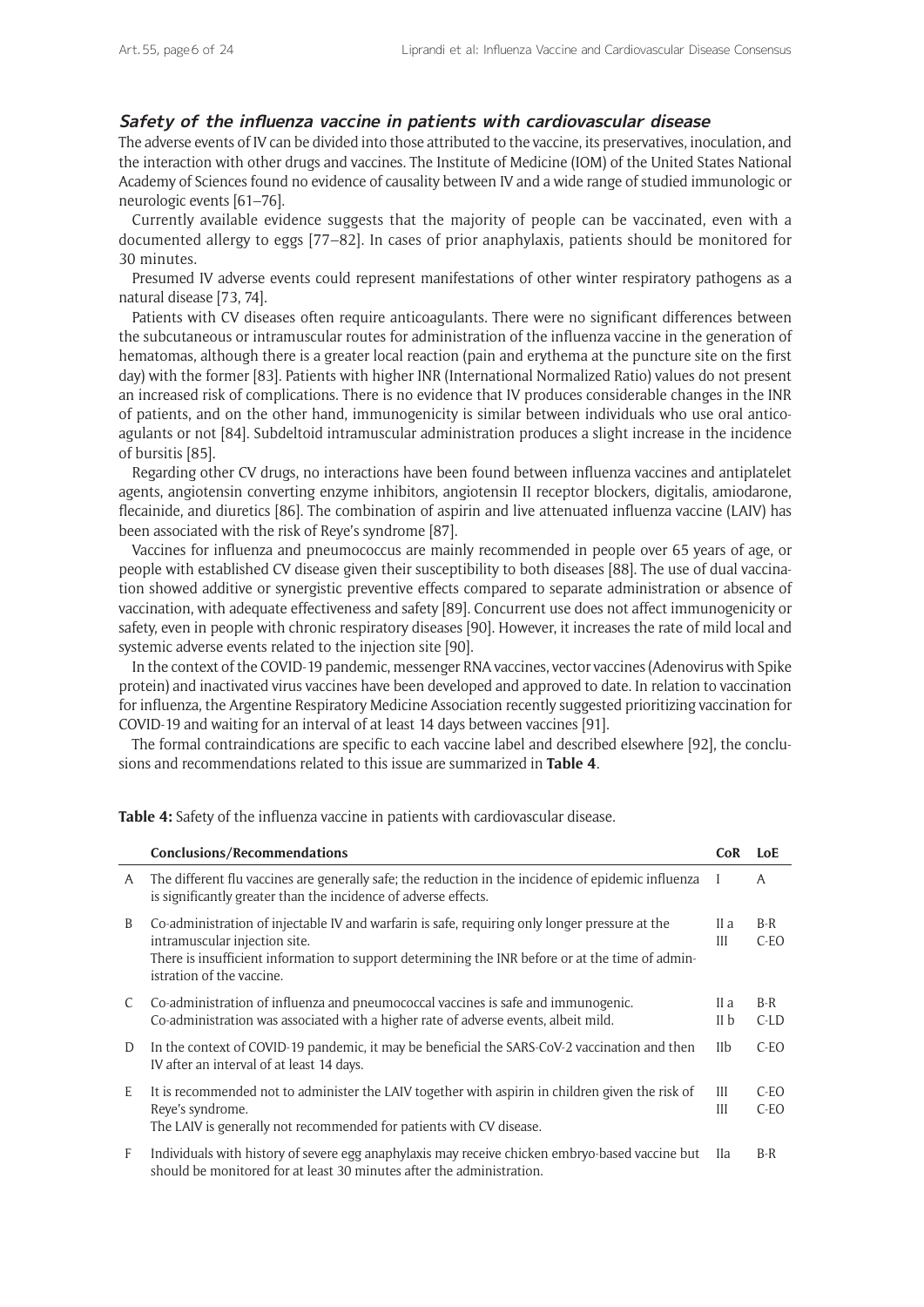#### **Efficacy of different immunization schedules**

Both the efficacy in immunological terms and the clinical effectiveness of IV appear to decrease with age. This fact, linked to immune senescence, represents a state of dysregulation of immune function that predispose older patients to a greater susceptibility to infections of any type, in addition to other diseases that compromise the immune system, and the presence of comorbidities.

Although current IVs are immunogenic, mutations in the virus can reduce their effectiveness. Strategies focused on increasing immunogenicity or the spectrum of antiviral coverage include the use of high doses of vaccine, quadrivalent vaccines, adjuvanted vaccines, and those prepared in cell cultures. The elderly and immunocompromised are those who obtain the greatest benefit from these options [72, 93–107].

The benefit of using higher than conventional doses in older patients has recently been demonstrated. A randomized, double-blind study conducted in the United States and Canada on 31,989 patients over 65 years of age has documented a 24% superior efficacy of high dose trivalent inactivated virus vaccine against lab-confirmed influenza, when compared to standard dose (60 µg vs 15 µg of hemagglutinin) [108]. A recent study reports that high dose vaccine is 14% more effective in reducing cardiovascular hospitalizations [109]. The increased protection of higher dose vaccine against various endpoints is also supported by a recent meta-analysis of data from 34 million older adults over 10 consecutive seasons [110]. The use of high doses induced significantly higher antibody responses and provided better protection against laboratoryconfirmed influenza. Patients with a history of CV or chronic respiratory diseases who received high dose vaccine had a lower frequency of pneumonia or cardio-respiratory complications [110].

In a systematic review and meta-analysis of 7 trials in Canada, the authors concluded that in adults older than 65 years, high-dose IV was well tolerated, more immunogenic, and effective in preventing influenza infections than the standard-dose vaccine [111]. However, more pragmatic trials are needed to determine whether higher efficacy translates into greater clinical effectiveness of the vaccine in this population.

Recently, Vardeny et al., in a randomized double-blind study that included 5,260 high-risk patients with CV disease, did not find significant differences in mortality and CV hospitalization when they compared high doses of trivalent vaccine and standard doses of quadrivalent vaccine [93]. Some criticism to that trial rose regarding baseline risk, number of patients, vaccine effectiveness, as well as type of outcomes analyzed [112, 113].

Quadrivalent vaccines have a safety profile similar to that of the trivalent vaccine. In seasons with relatively high influenza B activity, the quadrivalent vaccine appeared more protective than the trivalent [114, 115].

The deep subcutaneous/intramuscular route of administration may reduce morbidity and mortality from seasonal influenza. Higher antibody levels have been identified after boosting with the application of attenuated virus vaccines intradermally (DNA-IIV3) and intramuscularly (IIV3-IIV3), although with greater swelling and local redness, compared to other routes of administration; systemic reactogenicity was similar between regimens [116].

Intranasal application not only induces IgG antibodies, but also activates the secretory IgA antibodies of the respiratory tract epithelium (S-IgA), mimicking natural infection [117]. For this reason, some experts point out that the intranasal route could be a safe and effective strategy [118, 119].

Finally, with regard to the time of vaccination, it is always recommended to use the vaccine prior to the onset of influenza circulation. If such seasonality is not observed in some of the tropical countries, some authors suggest that a fixed administration strategy every six months could be used [120].

The conclusions and recommendations related to this issue are summarized in **Table 5**.

## **Cost-effectiveness of influenza vaccination**

Based on the systematic review carried out, 45 cost-effectiveness (CE) studies were identified, and the results were stratified according to the population analyzed [17].

 $\cdot$  Over 65 years: In 23 of 25 studies, vaccination was considered cost-effective [121–145]. The studies were carried out with economic models in 20 countries (including eight countries in the Americas) and analyzed vaccination with trivalent vaccine, or CE of the use of high-dose trivalent, with adjuvants, or quadrivalent. The results were similar in both non-industry sponsored ( $n = 20$ ) and sponsored  $(n = 5)$  studies. Only three of the 25 studies included CV outcomes in the cost analysis modeling. The outcomes in which CE was demonstrated were ambulatory cases of influenza-like illness (ILI), hospitalizations for pneumonia, hospitalizations in intensive care units, mortality, and quality-adjusted life years (QALYs).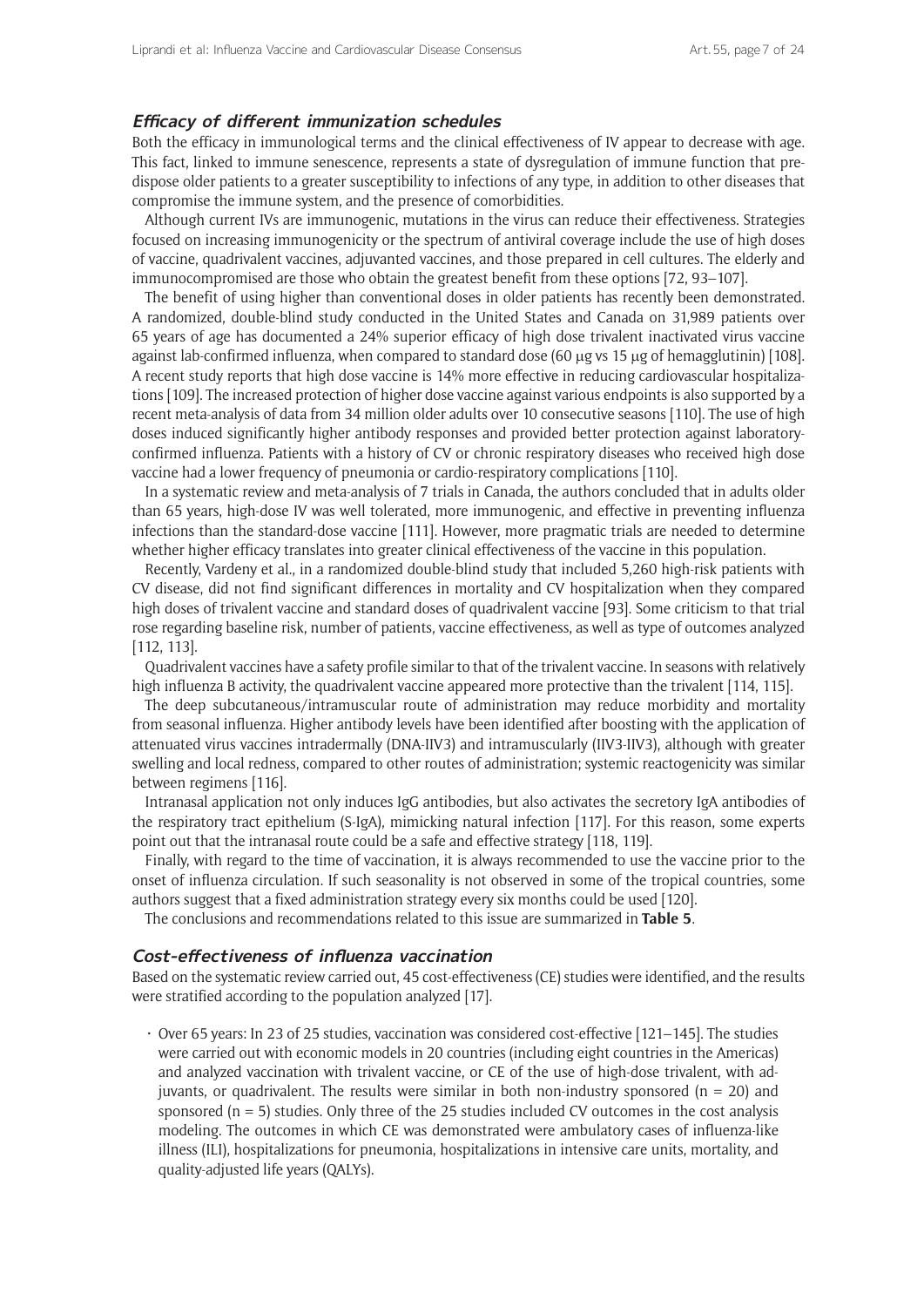#### **Table 5:** Efficacy of different vaccination schedules.

|   | <b>Conclusions/Recommendations</b>                                                                                                                                                                              | CoR LoE     |        |
|---|-----------------------------------------------------------------------------------------------------------------------------------------------------------------------------------------------------------------|-------------|--------|
| A | The vaccine should be administered at least annually before the annual season in which the incidence I<br>of influenza increases, or at the beginning of the season.                                            |             | A      |
| B | The high-dose inactivated influenza vaccine (IIV3-HD) is recommended compared to the standard<br>dose (IIV3-SD) because it is more immunogenic, effective, and because it reduces cardiorespiratory<br>outcomes | IIa         | $B-R$  |
| C | The quadrivalent inactivated influenza vaccine is recommended compared to the trivalent because<br>it offers a broader protection.                                                                              | IIa         | B-NR   |
| D | Adjuvant vaccines are indicated in elderly patients, with suboptimal immune responses, or when<br>rapid responses to smaller doses are required during a pandemic.                                              | <b>Ila</b>  | B-NR   |
| E | Influenza vaccines developed integrally in cell culture are more immunogenic than those developed<br>in chicken embryos, requiring lower doses, and maintaining a comparable biosafety profile.                 | <b>I</b> la | B-NR   |
| F | The benefit regarding CV outcomes between IIV3-HD and quadrivalent vaccine could not be<br>established due to methodological limitations in the only randomized clinical trial.                                 | IIb         | $B-R$  |
| G | In tropical countries where it is proven that there is no seasonal variation in influenza, biannual<br>vaccination could be beneficial, although there are still no studies to support this recommendation.     | IIb         | $C-EO$ |

- $\cdot$  Age 50–64 years: In seven of the eight studies identified that specifically analyzed this age group [138, 146–152], IV was cost-effective for outpatient or hospitalized ILI events, pneumonia, and death. Four of the studies included CV outcomes.
- • Diabetes: Two studies that included only diabetic patients were identified. In both, IV was costeffective to reduce hospitalizations for ILI (Turkey), or CV outcomes and hospitalizations (China) [153, 154]
- • Heart failure: We did not identify any CE studies of IV that have exclusively looked at these patients. However, it should be considered that the mean age of subjects with HF ranges between 70 and 80 years [155, 156], so it is possible that this population is represented in CE studies of the vaccine in these age groups.
- • Coronary artery disease: We identified three studies that analyzed subjects after ACS [157–159]. In the United States and South Korea, it was cost-effective. In Thailand, for patients after a heart attack, but under 50 years of age, the CE was borderline, while after 50 years it was cost-effective. The outcomes included in the models were hospitalization for ILI and MACE.
- • Patients with chronic diseases (including CV disease, stroke, or diabetes, among others): We found seven publications [137, 160–165], where the CE of IV was evaluated in subjects considered 'at risk', regardless of age. This series of studies were conducted in high-income countries, all sponsored, and in them; quadrivalent vaccine was cost-effective to reduce cases of outpatient or hospitalized ILI.

Although our aim was to evaluate the CE of individual vaccination in risk groups, another approach as a preventive measure is mass vaccination, which was shown to be cost-effective in a model carried out in the United States [166, 167]. Compared with other primary prevention strategies such as breast or colon cancer screening, or control of arterial hypertension, the CE of vaccination is of a similar magnitude [168, 169].

In the Americas, we identified CE studies with positive results in eight countries: Canada, United States, Mexico, Costa Rica, Panama, Colombia, Brazil, Argentina and in tropical countries where there are seasonal peaks of influenza [124, 126].

With regard to the types of vaccines, the information about disease costs and formal CE analysis in lowand middle-income countries (like most in the Americas) is of low quality or totally absent for some of the parameters, and therefore, for certain authors [170], it may not be a priority to use more complex vaccines than the conventional trivalent, from an economic point of view. Recently, after our systematic review and during the editorial process, a review was published including economic evaluation of high dose IV for people older than 65 years from USA and Canada. In that review, high-dose IV was cost-effective and cost saving, pulled by the economic benefit of CV events reduction [171].

The conclusions related to this issue are summarized in **Table 6**.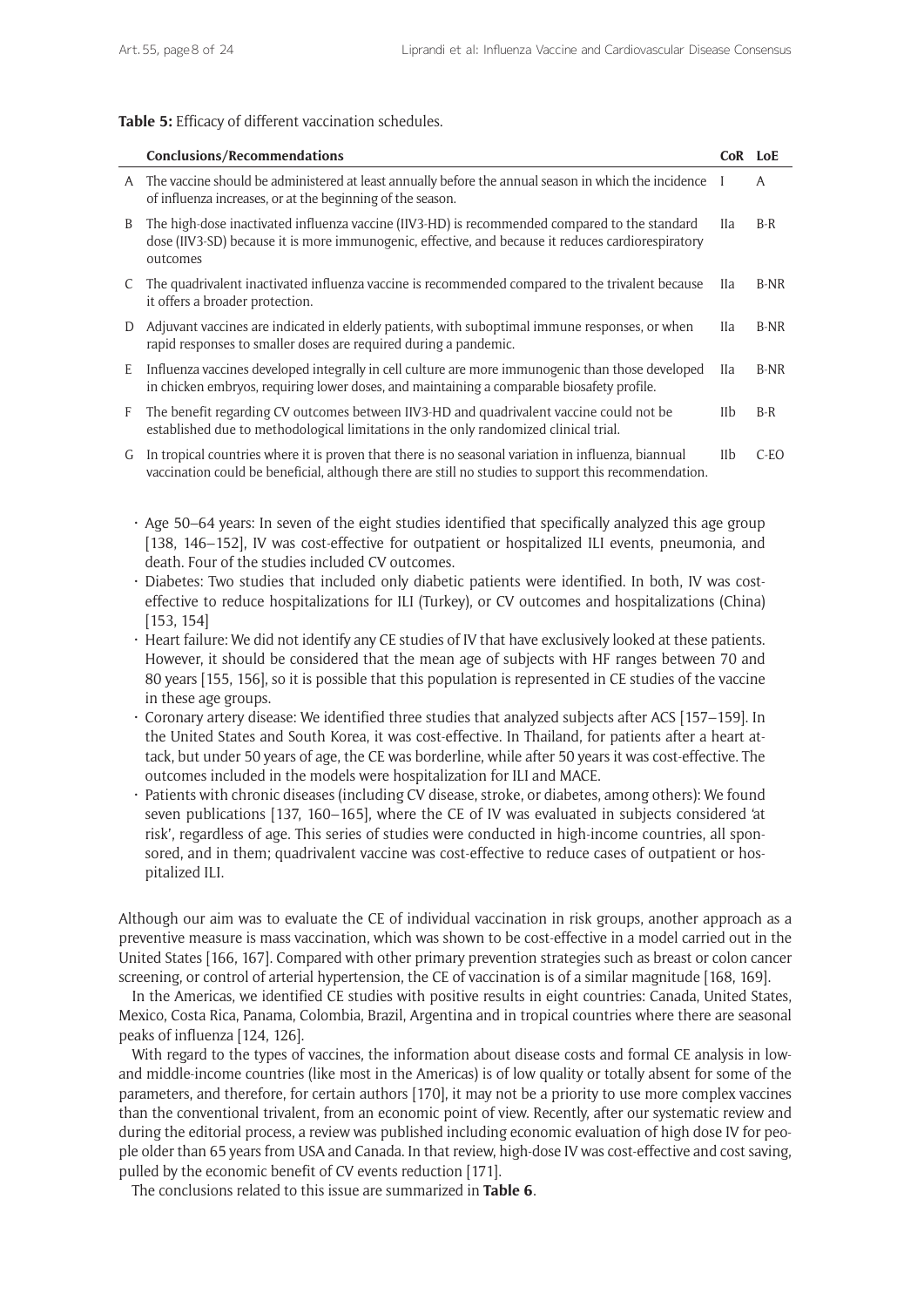#### **Table 6:** Cost-effectiveness of influenza vaccination.

|   | <b>Conclusions</b>                                                                                                                                                                                                                                                                                                                                                      | CoR  | LoE     |
|---|-------------------------------------------------------------------------------------------------------------------------------------------------------------------------------------------------------------------------------------------------------------------------------------------------------------------------------------------------------------------------|------|---------|
| A | Vaccination for influenza with a trivalent vaccine is a CE strategy:<br>In adults in general, it is CE for the reduction of ambulatory ILI cases, hospitalizations for pneu-<br>monia, quality-adjusted life years and total mortality.                                                                                                                                 |      | B-NR    |
| B | Vaccination for influenza is CE when evaluating CV outcomes:<br>From an economic point of view, vaccination is reasonable in those over 50 years of age, and regard-<br>less of age in subjects with diabetes, coronary artery disease, or other established CV diseases.<br>In the United States, mass vaccination was CE compared to vaccination only to risk groups. | Hа   | B-NR    |
| C | Vaccination for influenza is as CE as other primary health prevention strategies (colon cancer<br>screening, breast cancer screening, or control of arterial hypertension).<br>Vaccination for influenza is CE in tropical countries.                                                                                                                                   | IIa. | $C-I.D$ |
| D | There is little to no information on CE of influenza vaccines with new technologies (with adjuvants,<br>tetravalent, high doses) in low-resource countries, so there is not enough evidence yet to recommend<br>one over the other, from the pharmacoeconomic point of view specifically.                                                                               | IIb  | $C-FO$  |

#### **Barriers to influenza vaccination implementation related to physicians, patients, and their context**

Despite the benefits related to IV and the recommendations for its prescription by scientific societies and health regulatory agencies, vaccination rates globally, as well as in the Americas, are lower than desired [172]. This fact is explained by the presence of implementation barriers that involve doctors, patients, and health systems. An adequate diagnosis and recognition of each barrier is essential to generate potential strategies that allow increasing vaccination rates.

As with other prevention measures, medical knowledge through continuous education, clear regulations, and conviction regarding the risk-benefit ratio seem to be the main determinants of the implementation of an intervention.

The personal experience of the physician, as well as that of other health workers with influenza immunization, also appears to be a determining factor in future recommendations for patients. When 'missed opportunities' were analyzed in unvaccinated patients, lack of recommendation during medical visits was identified as the main cause. Seen in another way, when doctors have a positive attitude and recommend the vaccine, the immunization rate increases considerably, generating an effective vaccination between 50% and 93% of cases in different series [173–183]. A full list of the results of the analyzed studies is available in the large version of this consensus [17].

Specialist physicians may be reluctant to carry out primary prevention interventions [183]. Another great limitation in effective vaccination involves complex behavioral attributes related to the psychological aspects of patients [184–186]. There are approximately 500 articles that analyze behavioral aspects that determine vacillation in the vaccination decision. These aspects are grouped into complacency (example: low perceived risk of becoming ill or presenting serious complications, or not having presented the disease), inconvenience (self-efficacy, cost, behavioral aspects), lack of confidence (aspects such as distrust in the efficacy and effects adverse effects, psychological aspects related to the link with the authorities and the indications, greater acceptance of negative myths) and calculation (individual and social risk-benefit ratio) [186].

Sociocultural factors were also identified such as economic level, education level (paradoxically, university students reject immunization to a greater extent), religion, and demographics (ethnic differences have been reported in the United States, with a lower immunization rate in Hispanic-Latino populations). Among the countries of the Americas, confidence in vaccination by patients is unevenly distributed. Recent data from the CorCOVID-LATAM study, conducted in 13 Latin American countries, has reported differences in the vaccination rate according to economic income and educational level [187].

In contrast to medical knowledge and conviction, external factors that affect vaccination are grouped together, increasing patients' hesitancy. Fake news in the media and social networks and people who advocate against vaccination are key aspects in the hesitation process, with potential harmful effects on population health [188]. Years of scientific research can be overshadowed by a simple fake news article developed in one minute and massively disseminated on social media [189].

In an analysis of 450,000 health-related fake news articles collected on social media in Poland, the majority were related to vaccines [190]. Cautious dissemination of recent scientific articles, review of data or publications by experts, social media campaigns and alliances with influential subjects in social networks, as well as public commitment by doctors, are some of the suggestions to overcome this [191–195].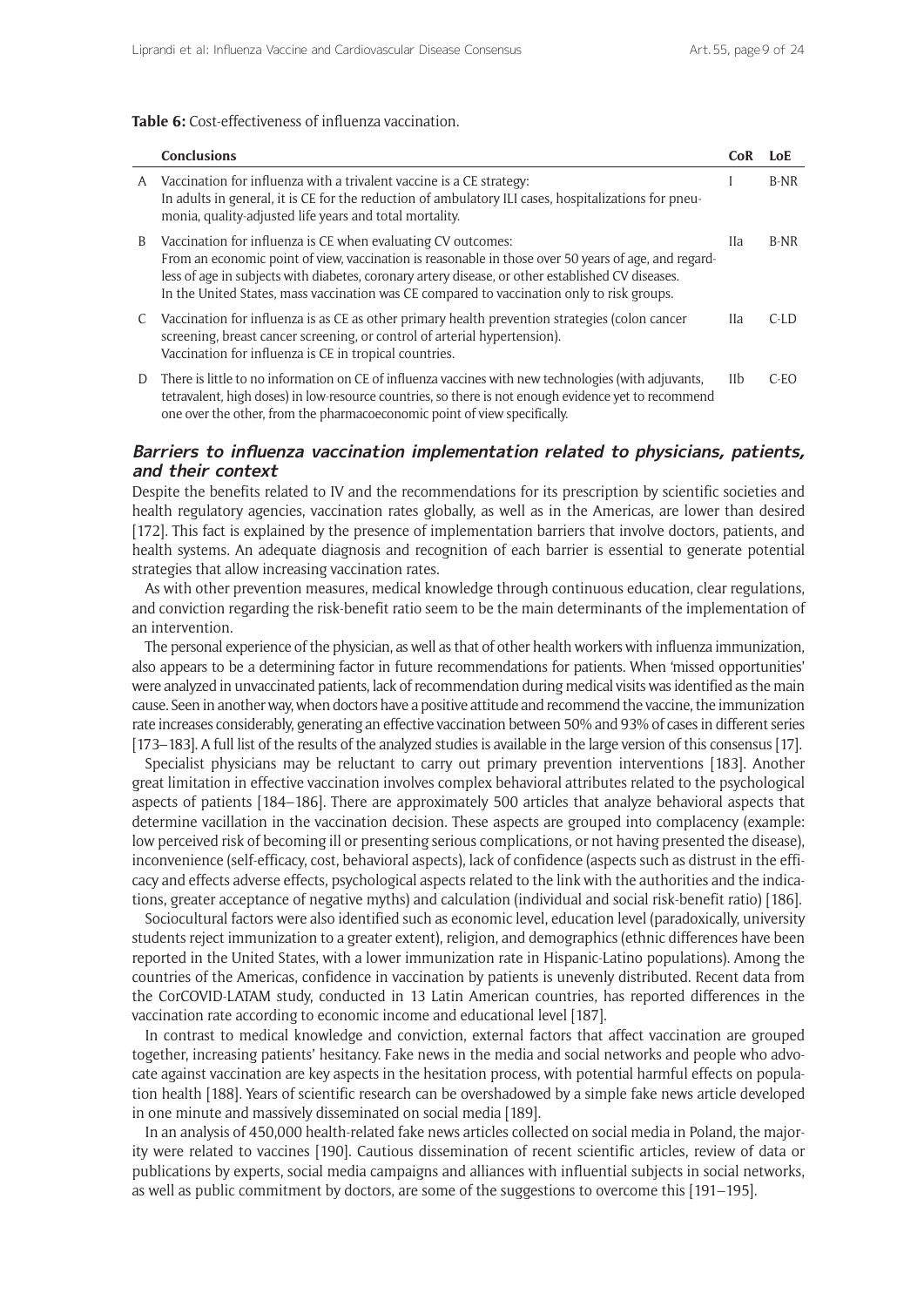More recently, the COVID-19 pandemic occurred in a completely virtual era with a high global penetrance rate of the internet and social networks, where skepticism about the disease, as well as the safety and efficacy of new vaccines, could influence short-term influenza vaccination rates. Recently, three of the largest platforms (YouTube, Facebook, and Twitter) unified criteria to prevent the spread of vaccine related fake news [196].

IV coverage is a useful indicator to monitor health interventions. Despite a significant improvement of that indicator in Argentina, Brazil, and Mexico, the expected vaccination rates have not been achieved, reflecting the presence of barriers of all kinds.

In the United States, IV was incorporated as a recommendation for at-risk groups by the CDC expert committee more than a decade ago [197]. In Argentina, despite having policies aimed at free vaccination, the vaccination rate was 51.6% in at-risk groups in 2013 [198, 199]. At the other extreme, Brazil has reported that the vaccination rate between 2018 and 2020 was 90% to 95% of the target population [200]. In a review carried out by PAHO between 2005 and 2015 in Mexico, Brazil and Argentina, countries with vaccination policies for older adults, the existence of structural barriers in populations with lower socioeconomic and educational levels was established [177].

An assessment carried out in 137 countries reveals that only 51 (37%) have included the influenza vaccine in their list of essential drugs [201, 202]. In Latin America and the Caribbean, 30 countries have a list of essential drugs, however in only 11 (36.6%) the influenza vaccine is recognized as essential medicine [201, 202, 17].

The cardiologist's knowledge about the benefit of IV as a primary and secondary CV prevention strategy is also considered a barrier in the Americas. Only in some countries is IV included in the national cardiology guidelines. Furthermore, a survey among young cardiologists showed low knowledge regarding vaccinations, and therefore a low rate of prescription [13].

The direct cost of the vaccine is a major barrier. However, PAHO has created a revolving fund to facilitate lower-cost access to both trivalent and quadrivalent vaccines. In this way, 41 countries and territories of Latin America and the Caribbean have a facilitated vaccine acquisition program [203].

Finally, the CorCOVID LATAM study recently published by IASC demonstrated that there are profound regional differences in vaccination rates [187]: they were very low in the tropical countries of the Americas compared to the countries of the Southern Cone (approximately 50% less), which may partly reflect medical lack of knowledge regarding the circulation of influenza and seasonal peaks even in tropical countries. Of note, that study also found differences in vaccination rates in relation to economic strata and the educational level of the patients. **Figure 1** illustrates the main barriers that involve clinicians, patients and their context and the importance of doctor/patient interaction in relation to vaccination rates.

The conclusions related to this issue are summarized in **Table 7**.



Figure 1: Doctor's, context, and patient's role in effective vaccination. Red squares: barriers, green squares: facilitators.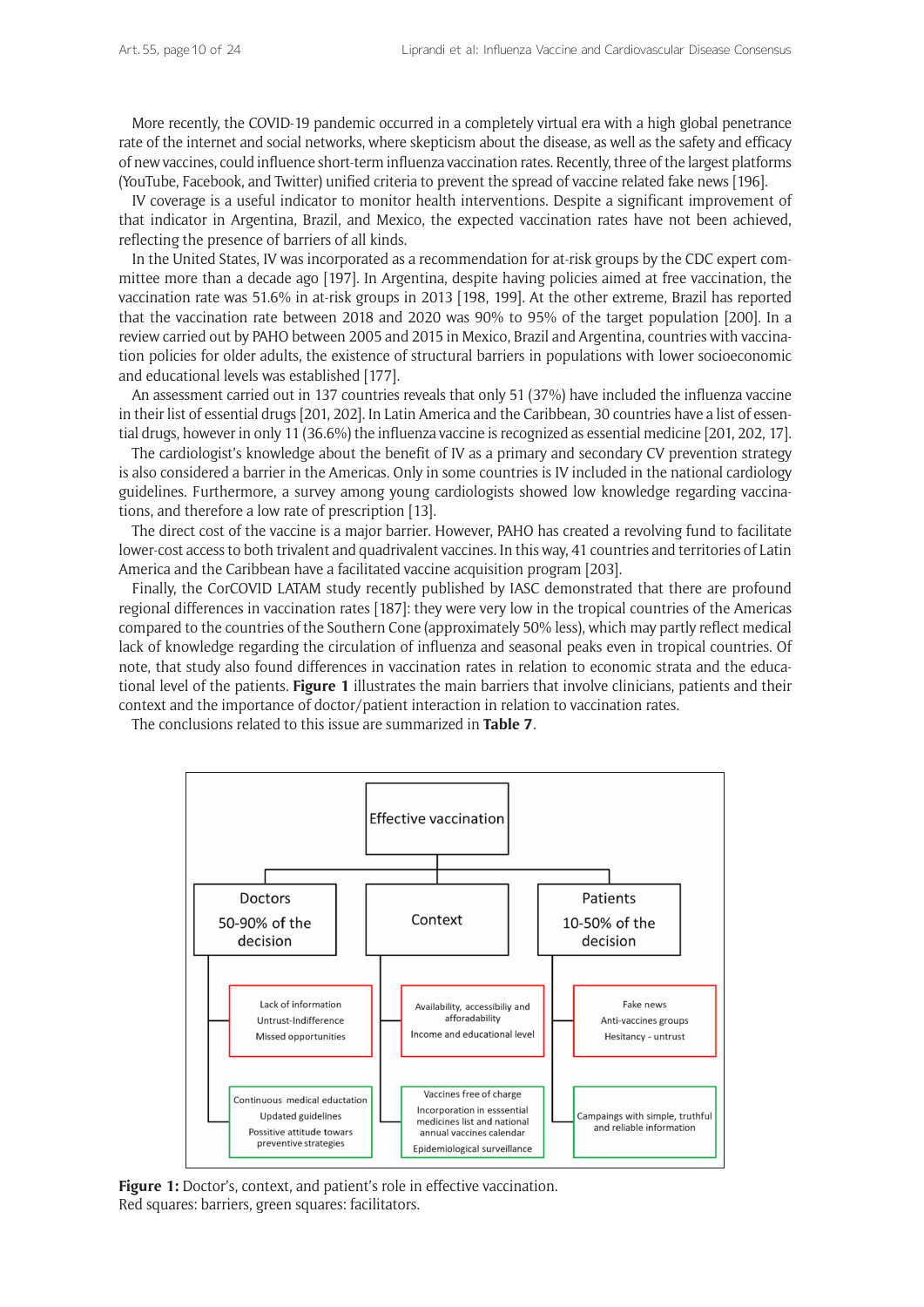### **Effective strategies in increasing influenza vaccination rate**

From what has been previously discussed, it is understood that physicians' conviction seems to be more influential than the perceptions of the patient when analyzing effective vaccination rates. The strong and positive attitude by the doctors at the moment of vaccine prescription seems decisive [177, 178, 204–207].

The implementation of continuous medical education programs aimed at *general practitioners* and *specialists* addressing the benefits and opportunities of IV should be considered as a primary objective, as well as its incorporation into clinical practice guidelines.

Immunization should be considered an essential topic of undergraduate medical and nursing schools. The study of immunological aspects, as well as pharmacology, should be expanded and standardized.

The incorporation of advanced medical and nursing students in vaccination campaigns could contribute in this regard.

Patient's adherence to treatment while undergoing acute-high-mortality diseases such as ACS, is almost complete upon discharge from the coronary care unit, but drastically falls during follow-up [207]. Therefore, implementation of IV prior to discharge or immediately after it would be a highly effective measure to increase vaccination rates.

The access of patients to simple, truthful, and reliable information, carried out through communication campaigns to the community, should also be considered a primary objective. A recent document developed by *Vaccines 4 life* and by the International Federation of Aging [208], has established a framework for the optimal development of vaccination campaigns for influenza.

The recommendations related to this issue are summarized in **Table 8**.

**Table 7:** Barriers to influenza vaccination implementation related to physicians, patients, and their context.

|   | <b>Conclusions</b>                                                                                                                                                                                                                                                                                  | CoR | LoE     |
|---|-----------------------------------------------------------------------------------------------------------------------------------------------------------------------------------------------------------------------------------------------------------------------------------------------------|-----|---------|
| A | Medical conviction is the main determinant (50–90%) of effective vaccination.<br>Prescription or advice from a physician or healthcare worker is positively associated with effective<br>vaccination.                                                                                               |     | $C-I$   |
| B | There are factors beyond access to the vaccine, which psychologically influence the patient's decision I<br>to get vaccinated, encompassed in the concept of hesitancy.<br>Cultural, geographic, economic, religious, and ethnic differences were found as determinants of<br>the vaccination rate. |     | $B-NR$  |
|   | The growing impact of fake news on mass media and social media contributes to the determinants IIa<br>of non-vaccination                                                                                                                                                                            |     | $C-I$ D |

**Table 8:** Strategies for increasing influenza vaccination rate.

|                   | <b>Recommendations</b>                                                                                                                                                                                                                                                                                                                                                                                                                                                                                                                                                                                                                                                 | CoR LoE    |        |
|-------------------|------------------------------------------------------------------------------------------------------------------------------------------------------------------------------------------------------------------------------------------------------------------------------------------------------------------------------------------------------------------------------------------------------------------------------------------------------------------------------------------------------------------------------------------------------------------------------------------------------------------------------------------------------------------------|------------|--------|
| <b>Physicians</b> | Develop continuing medical education programs aimed at general practitioners and<br>specialists that address the benefits and opportunities of IV, as well as its incorporation<br>into the clinical practice guidelines.<br>Incorporate the concept of vaccination as a CV prevention strategy together with other<br>preventive interventions.<br>Generate multimodal interventions aimed at outpatient doctors, nurses and students of<br>both careers that allow the dissemination of this concept.<br>Vaccinate prior to or immediately after discharge in patients with acute coronary syndrome.<br>Increase the availability of vaccines in outpatient clinics. | IIa        | C-EO   |
| <b>Patients</b>   | Educate patients and have strategies to overcome vaccine related hesitancy with simple,<br>truthful, and reliable information.<br>Carry out effective vaccination campaigns adapted to local or regional needs. Use clear,<br>simple, multimodal communication oriented at the target population.<br>Refute fake news and promote dialogue with anti-vaccines groups.                                                                                                                                                                                                                                                                                                  | <b>IIa</b> | $C-EO$ |
| <b>Context</b>    | Improve access to IV, guaranteeing its free provision to target populations.<br>Incorporate IV into the list of essential medicines.<br>Incorporate IV into the annual vaccination calendar.<br>Develop epidemiological surveillance programs to measure results (annual vaccination<br>rates in risk groups).                                                                                                                                                                                                                                                                                                                                                         | <b>IIa</b> | C-EO   |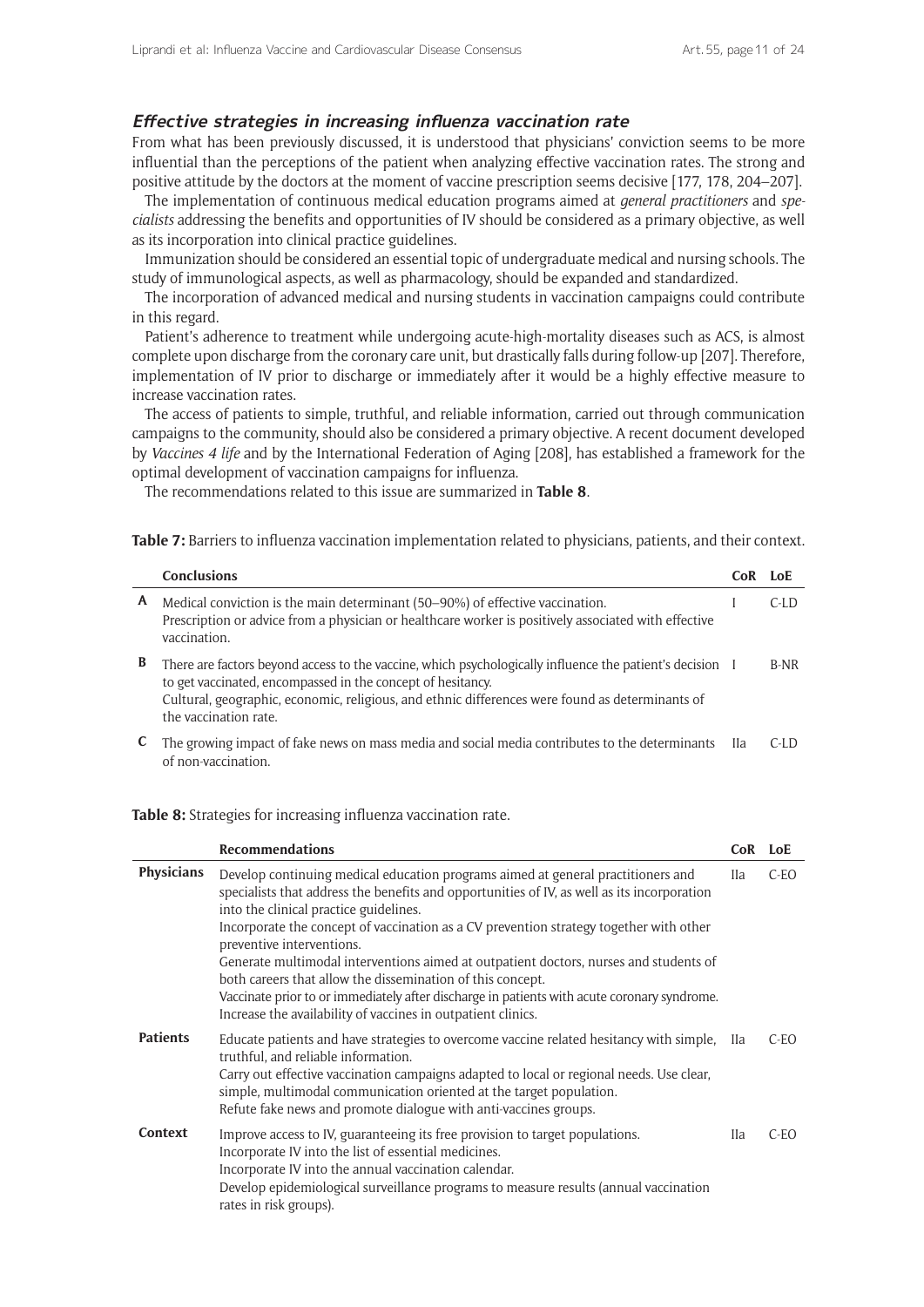## **Conclusions**

There is a strong causal relationship between acute respiratory infections and the incidence of CV events. The severe morbidity and mortality associated with influenza is due in part to the presence of these complications. Incorporating a practice as simple as vaccination can considerably reduce the risk of CV events in selected populations.

With the existing evidence, scientific societies and governmental health agencies strongly recommend the incorporation of IV in patients with pre-existing CV disease and in high-risk groups (people over 65 years of age, HTN, diabetes). Despite this, vaccination rates are far from the expected rates, globally and particularly in the Americas.

The correct understanding of implementation barriers, which involve doctors, patients, and their context, is essential when designing continuous improvement strategies in order to optimize this reality. **The current and unavoidable challenge for our scientific societies is to turn our recommendations into action.**

## **Data Accessibility Statement**

The data presented in this study is available upon request directed to the corresponding author. An extended version of this document including specific methods of the systematic review, consensus processes, and full tables with results and references; is freely available at [www.siacardio.com](http://www.siacardio.com) [17].

## **Ethics and Consent**

No patient information was gathered for this study, no IRB was involved.

## **Funding Information**

This research was funded by an unrestricted grant to the Inter-American Society of Cardiology provided by Sanofi Pasteur to the World Heart Federation. Funder had no role in the drafting, evidence review, meetings, or publication process.

## **Competing Interests**

The authors have no competing interests to declare.

## **Author Contributions**

Conceptualization, Á.S.L.; methodology, Á.S.L., M.I.S.L., P.P. E.J.Z.; validation, all authors; formal analysis, Á.S.L., M.I.S.L., E.J.Z.; investigation, all authors. resources, A.S.L., P.P.; data curation, Á.S.L., M.I.S.L., E.J.Z. writing—original draft preparation, Á.S.L., M.I.S.L., E.J.Z.; writing—review and editing, Á.S.L., M.I.S.L., A.B., B.A. E.J.Z. visualization, all authors; supervision, F.J.P, J.R.G.J.; project administration, Á.S.L., M.I.S.L.; funding acquisition, Á.S.L., P.P. All authors have read and agreed to the published version of the manuscript.

## **References**

- 1. **GBD Compare|IHME Viz Hub.** <http://vizhub.healthdata.org/gbd-compare>(Accessed Jan 16, 2021).
- 2. **Warren-Gash C, Smeeth L, Ayward AC.** Influenza as a trigger for acute myocardial infarction or death from cardiovascular disease: A systematic review. *Lancet Infect Dis*. 2009; 9: 601–10. DOI: [https://doi.](https://doi.org/10.1016/S1473-3099(09)70233-6) [org/10.1016/S1473-3099\(09\)70233-6](https://doi.org/10.1016/S1473-3099(09)70233-6)
- 3. **Corrales-Medina VF, Madjid M, Musher DM.** Role of acute infection in triggering acute coronary syndromes. *Lancet Infect Dis*. 2010 Feb; 10(2): 83–92. DOI: [https://doi.org/10.1016/S1473-](https://doi.org/10.1016/S1473-3099(09)70331-7) [3099\(09\)70331-7](https://doi.org/10.1016/S1473-3099(09)70331-7)
- 4. **Madjid M, Aboshady I, Awan I, Litovsky S, Casscells SW.** Influenza and cardiovascular disease: Is there a causal relationship? *Tex Heart Inst J*. 2004; 31(1): 4–13.
- 5. **Clayton TC, Thompson M, Meade TW.** Recent respiratory infection and risk of cardiovascular disease: Case-control study through a general practice database. *Eur Heart J*. 2007 Dec 8; 29(1): 96–103. DOI: <https://doi.org/10.1093/eurheartj/ehm516>
- 6. **Meier CR, Jick SS, Derby LE, Vasilakis C, Jick H.** Acute respiratory-tract infections and risk of firsttime acute myocardial infarction. *Lancet Lond Engl*. 1998 May 16; 351(9114): 1467–71. DOI: [https://](https://doi.org/10.1016/S0140-6736(97)11084-4) [doi.org/10.1016/S0140-6736\(97\)11084-4](https://doi.org/10.1016/S0140-6736(97)11084-4)
- 7. **Spodick DH, Flessas AP, Johnson MM.** Association of acute respiratory symptoms with onset of acute myocardial infarction: Prospective investigation of 150 consecutive patients and matched control patients. *Am J Cardiol*. 1984 Feb 1; 53(4): 481–2. DOI: [https://doi.org/10.1016/0002-9149\(84\)90016-X](https://doi.org/10.1016/0002-9149(84)90016-X)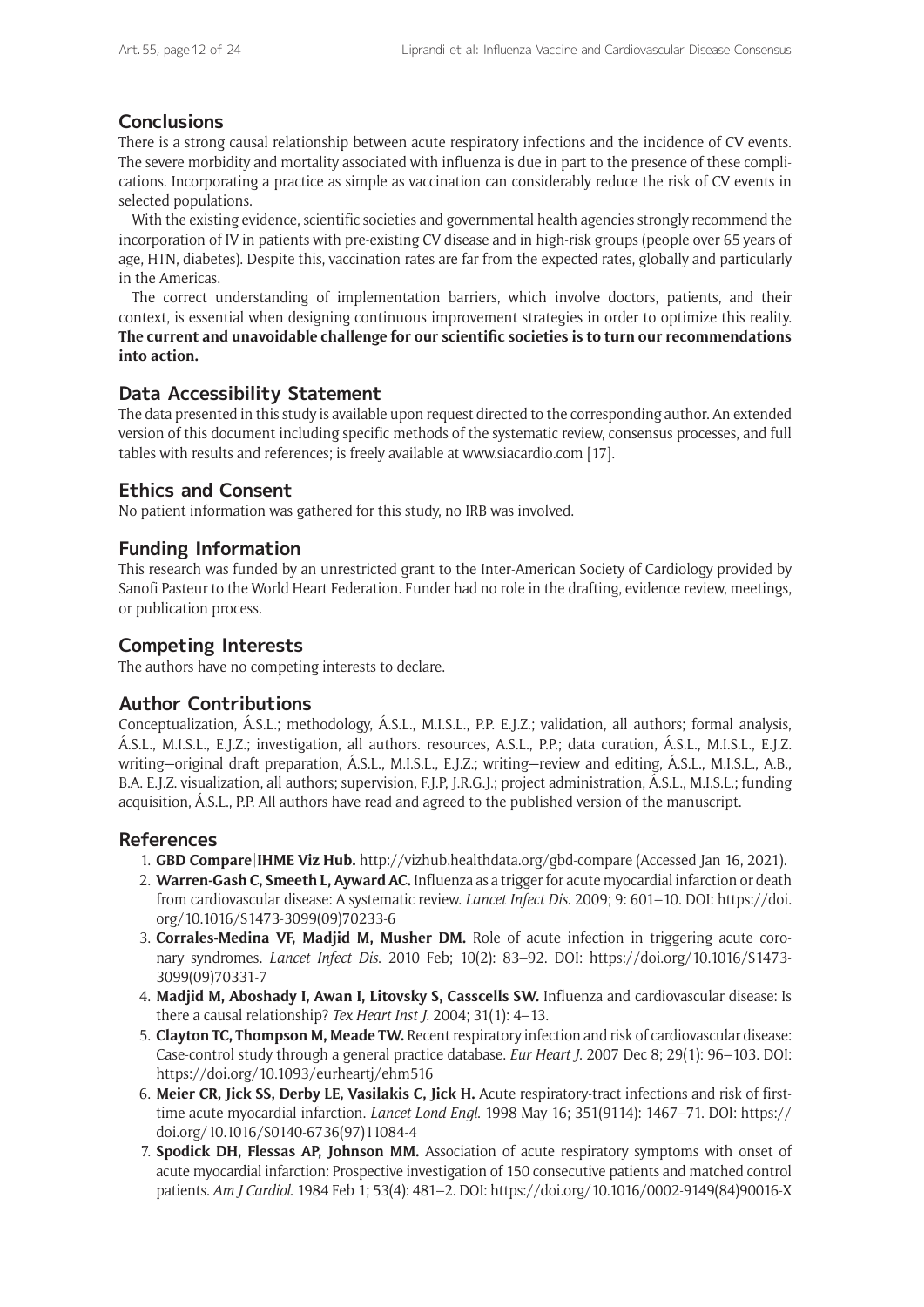- 8. **Clayton TC, Capps NE, Stephens NG, Wedzicha JA, Meade TW.** Recent respiratory infection and the risk of myocardial infarction. *Heart Br Card Soc*. 2005 Dec; 91(12): 1601–2. DOI: [https://doi.](https://doi.org/10.1136/hrt.2004.046920) [org/10.1136/hrt.2004.046920](https://doi.org/10.1136/hrt.2004.046920)
- 9. **Mattila KJ.** Viral and bacterial infections in patients with acute myocardial infarction. *J Intern Med*. 1989 May; 225(5): 293–6. DOI:<https://doi.org/10.1111/j.1365-2796.1989.tb00084.x>
- 10. **Abinader EG, Sharif DS, Omary M.** Inferior wall myocardial infarction preceded by acute exudative pharyngitis in young males. *Isr J Med Sci*. 1993 Dec; 29(12): 764–9.
- 11. **Spencer FA, Goldberg RJ, Becker RC, Gore JM.** Seasonal distribution of acute myocardial infarction in the second National Registry of Myocardial Infarction. *J Am Coll Cardiol*. 1998 May; 31(6): 1226–33. DOI: [https://doi.org/10.1016/S0735-1097\(98\)00098-9](https://doi.org/10.1016/S0735-1097(98)00098-9)
- 12. **Vardeny O, Claggett B, Udell JA, Packer M, Zile M, Rouleau J,** et al. Influenza vaccination in patients with chronic heart failure: The PARADIGM-HF trial. *JACC Heart Fail*. 2016 Feb; 4(2): 152–8. DOI: <https://doi.org/10.1016/j.jchf.2015.10.012>
- 13. **Zaidel EJ, Cacia SL, Pérez GE, Costabel JP, Failo M, Rosende A,** et al. Vacuna antineumocócica en adultos: Encuesta a residentes de cardiología de argentina. *Rev CONAREC*. 2014; 15: 101–104. [http://](http://www.revistaconarec.com.ar/contenido/art.php?recordID=MTA0Mw==) [www.revistaconarec.com.ar/contenido/art.php?recordID=MTA0Mw==](http://www.revistaconarec.com.ar/contenido/art.php?recordID=MTA0Mw==).
- 14. **Martins W de A, Ribeiro MD, Oliveira LB de, Barros L da SN de, Jorge AC da SM, Santos CM dos,**  et al. Influenza and pneumococcal vaccination in heart failure: A little applied recommendation. *Arq Bras Cardiol*. 2011 Mar; 96(3): 240–5. DOI: [https://doi.org/10.1016/S0048-7120\(01\)73220-3](https://doi.org/10.1016/S0048-7120(01)73220-3)
- 15. **Amuedo ME, Vargas MC.** Métodos de consenso. Uso adecuado de la evidencia en la toma de decisiones. "Método RAND/UCLA". *Rehabilitación*. 2001 Dec 31; 35: 388–92.
- 16. **Fitch K** (ed.). The Rand/UCLA appropriateness method user's manual. Santa Monica: Rand; 2001. 109 p.
- 17. **SIAC|GUÍAS|SIAC.** <http://www.siacardio.com/category/educacion/guias/>(Accessed Mar 28, 2021).
- 18. **Grundy SM, Stone NJ, Bailey AL, Beam C, Birtcher KK, Blumenthal RS,** et al. 2018 AHA/ACC/ AACVPR/AAPA/ABC/ACPM/ADA/AGS/APhA/ASPC/NLA/PCNA Guideline on the Management of Blood Cholesterol: Executive Summary: A Report of the American College of Cardiology/American Heart Association Task Force on Clinical Practice Guidelines. *J Am Coll Cardiol*. 2019 Jun 25; 73(24): 3168–209.
- 19. **Kwok CS, Aslam S, Kontopantelis E, Myint PK, Zaman MJS, Buchan I,** et al. Influenza, influenzalike symptoms and their association with cardiovascular risks: A systematic review and meta-analysis of observational studies. *Int J Clin Pract*. 2015 Sep; 69(9): 928–37. DOI: [https://doi.org/10.1111/](https://doi.org/10.1111/ijcp.12646) [ijcp.12646](https://doi.org/10.1111/ijcp.12646)
- 20. **Madjid M, Miller CC, Zarubaev VV, Marinich IG, Kiselev OI, Lobzin YV,** et al. Influenza epidemics and acute respiratory disease activity are associated with a surge in autopsy-confirmed coronary heart disease death: Results from 8 years of autopsies in 34 892 subjects. *Eur Heart J*. 2007 May 1; 28(10): 1205–10. DOI: <https://doi.org/10.1093/eurheartj/ehm035>
- 21. **Kwong JC, Schwartz KL, Campitelli MA, Chung H, Crowcroft NS, Karnauchow T,** et al. Acute Myocardial Infarction after Laboratory-Confirmed Influenza Infection. *N Engl J Med*. 2018 Jan 25; 378(4): 345–53. DOI: <https://doi.org/10.1056/NEJMoa1702090>
- 22.**Warren-Gash C, Blackburn R, Whitaker H, McMenamin J, Hayward AC.** Laboratory-confirmed respiratory infections as triggers for acute myocardial infarction and stroke: A self-controlled case series analysis of national linked datasets from Scotland. *Eur Respir J*. 2018 Mar 1; 51(3). [https://erj.](https://erj.ersjournals.com/content/51/3/1701794) [ersjournals.com/content/51/3/1701794.](https://erj.ersjournals.com/content/51/3/1701794) DOI: <https://doi.org/10.1183/13993003.01794-2017>
- 23.**Hill AB.** The Environment and Disease: Association or Causation? *Proc R Soc Med*. 1965 May; 58(5): 295–300. DOI:<https://doi.org/10.1177/003591576505800503>
- 24.**Chang T-Y, Chao T-F, Liu C-J, Chen S-J, Chung F-P, Liao J-N,** et al. The association between influenza infection, vaccination, and atrial fibrillation: A nationwide case-control study. *Heart Rhythm*. 2016 Jun 1; 13(6): 1189–94. DOI:<https://doi.org/10.1016/j.hrthm.2016.01.026>
- 25.**Kytömaa S, Hegde S, Claggett B, Udell JA, Rosamond W, Temte J,** et al. Association of Influenza-like Illness Activity with Hospitalizations for Heart Failure: The Atherosclerosis Risk in Communities Study. *JAMA Cardiol*. 2019 Apr 1; 4(4): 363–9. DOI: [https://doi.org/10.1001/jamac](https://doi.org/10.1001/jamacardio.2019.0549)[ardio.2019.0549](https://doi.org/10.1001/jamacardio.2019.0549)
- 26. **Panhwar MS, Kalra A, Gupta T, Kolte D, Khera S, Bhatt DL,** et al. Effect of Influenza on Outcomes in Patients with Heart Failure. *JACC Heart Fail*. 2019 Feb 1; 7(2): 112–7. DOI: [https://doi.org/10.1016/j.](https://doi.org/10.1016/j.jchf.2018.10.011) [jchf.2018.10.011](https://doi.org/10.1016/j.jchf.2018.10.011)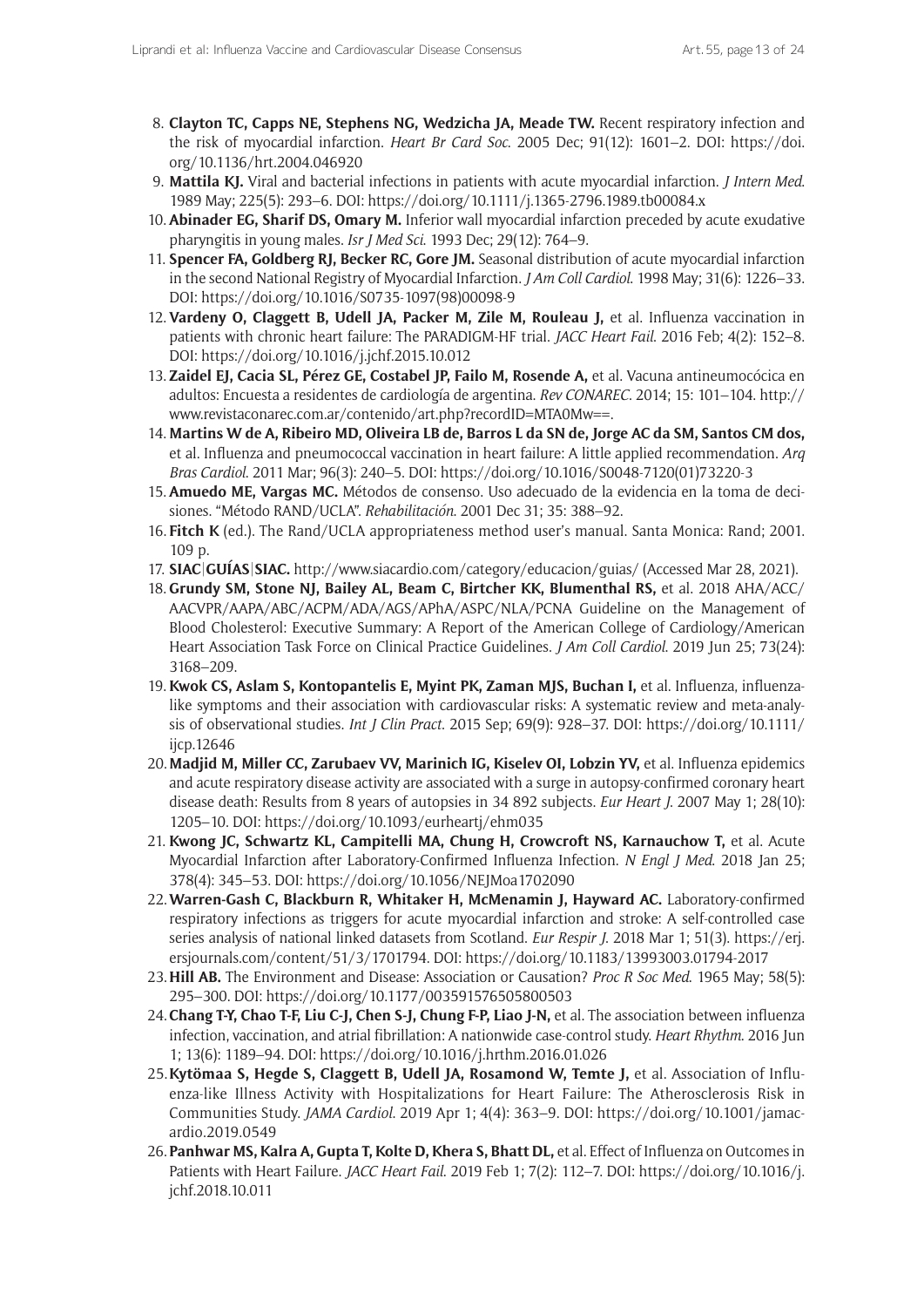- 27. **van Wissen M, Keller TT, Ronkes B, Gerdes VE, Zaaijer HL, van Gorp EC,** et al. Influenza infection and risk of acute pulmonary embolism. *Thromb J*. 2007 Oct 16; 5(1): 16. DOI: [https://](https://doi.org/10.1186/1477-9560-5-16) [doi.org/10.1186/1477-9560-5-16](https://doi.org/10.1186/1477-9560-5-16)
- 28. **Bunce PE, High SM, Nadjafi M, Stanley K, Liles WC, Christian MD.** Pandemic H1N1 Influenza Infection and Vascular Thrombosis. *Clin Infect Dis*. 2011 Jan 15; 52(2): e14–7. DOI: [https://doi.](https://doi.org/10.1093/cid/ciq125) [org/10.1093/cid/ciq125](https://doi.org/10.1093/cid/ciq125)
- 29. **Avnon LS, Munteanu D, Smoliakov A, Jotkowitz A, Barski L.** Thromboembolic events in patients with severe pandemic influenza A/H1N1. *Eur J Intern Med*. 2015 Oct; 26(8): 596–8. DOI: <https://doi.org/10.1016/j.ejim.2015.08.017>
- 30. **Centers for Disease Control and Prevention (CDC).** Intensive-care patients with severe novel influenza A (H1N1) virus infection – Michigan, June 2009. *MMWR Morb Mortal Wkly Rep*. 2009 Jul 17; 58(27): 749–52.
- 31. **Zhu T, Carcaillon L, Martinez I, Cambou J-P, Kyndt X, Guillot K,** et al. Association of influenza vaccination with reduced risk of venous thromboembolism. *Thromb Haemost*. 2009 Dec; 102(6): 1259–64. DOI:<https://doi.org/10.1160/TH09-04-0222>
- 32. **Pearce DC, McCaw JM, McVernon J, Mathews JD.** Influenza as a trigger for cardiovascular disease: An investigation of serotype, subtype and geographic location. *Environ Res*. 2017 Jul; 156: 688–96. DOI: <https://doi.org/10.1016/j.envres.2017.04.024>
- 33. **Reichert TA, Simonsen L, Sharma A, Pardo SA, Fedson DS, Miller MA.** Influenza and the winter increase in mortality in the United States, 1959–1999. *Am J Epidemiol*. 2004 Sep 1; 160(5): 492–502. DOI: <https://doi.org/10.1093/aje/kwh227>
- 34. **Lichenstein R, Magder LS, King RE, King JC.** The relationship between influenza outbreaks and acute ischemic heart disease in Maryland residents over a 7-year period. *J Infect Dis*. 2012 Sep 15; 206(6): 821–7. DOI:<https://doi.org/10.1093/infdis/jis435>
- 35. **Gurevich VS, Pleskov VM, Levaia MV, Bannikov AI, Mitrofanova LB, Urazgil'deeva SA.** Influenza virus infection in progressing atherosclerosis. *Kardiologiia*. 2002; 42(7): 21–4.
- 36. **Musher DM, Abers MS, Corrales-Medina VF.** Acute Infection and Myocardial Infarction. *N Engl J Med*. 2019 Jan 10; 380(2): 171–6. DOI:<https://doi.org/10.1056/NEJMra1808137>
- 37. **Finelli L, Chaves SS.** Influenza and acute myocardial infarction. *J Infect Dis*. 2011 Jun 15; 203(12): 1701–4. DOI: <https://doi.org/10.1093/infdis/jir175>
- 38. **McCarthy Z, Xu S, Rahman A, Bragazzi NL, Corrales-Medina VF, Lee J,** et al. Modelling the linkage between influenza infection and cardiovascular events via thrombosis. *Sci Rep*. 2020 Aug 31; 10(1): 14264. DOI:<https://doi.org/10.1038/s41598-020-70753-0>
- 39. **Fröbert O, Götberg M, Angerås O, Jonasson L, Erlinge D, Engstrøm T,** et al. Design and rationale for the Influenza vaccination After Myocardial Infarction (IAMI) trial. A registry-based randomized clinical trial. *Am Heart J*. 2017 Jul; 189: 94–102. DOI: [https://doi.org/10.1016/j.](https://doi.org/10.1016/j.ahj.2017.04.003) [ahj.2017.04.003](https://doi.org/10.1016/j.ahj.2017.04.003)
- 40. **LeBras MH, Barry AR.** Influenza Vaccination for Secondary Prevention of Cardiovascular Events: A Systematic Review. *Can J Hosp Pharm*. 2017 Feb; 70(1): 27–34. DOI: [https://doi.org/10.4212/](https://doi.org/10.4212/cjhp.v70i1.1626) [cjhp.v70i1.1626](https://doi.org/10.4212/cjhp.v70i1.1626)
- 41. **Gurfinkel EP, de la Fuente RL, Mendiz O, Mautner B.** Influenza vaccine pilot study in acute coronary syndromes and planned percutaneous coronary interventions: the FLU Vaccination Acute Coronary Syndromes (FLUVACS) Study. *Circulation*. 2002 May 7; 105(18): 2143–7. DOI: <https://doi.org/10.1161/01.CIR.0000016182.85461.F4>
- 42. **Ciszewski A, Bilinska ZT, Brydak LB, Kepka C, Kruk M, Romanowska M,** et al. Influenza vaccination in secondary prevention from coronary ischaemic events in coronary artery disease: FLUCAD study. *Eur Heart J*. 2008 Jun; 29(11): 1350–8. DOI: [https://doi.org/10.1161/01.](https://doi.org/10.1161/01.CIR.0000016182.85461.F4) [CIR.0000016182.85461.F4](https://doi.org/10.1161/01.CIR.0000016182.85461.F4)
- 43. **Phrommintikul A, Kuanprasert S, Wongcharoen W, Kanjanavanit R, Chaiwarith R, Sukonthasarn A.** Influenza vaccination reduces cardiovascular events in patients with acute coronary syndrome. *Eur Heart J*. 2011 Jul; 32(14): 1730–5. DOI: [https://doi.org/10.1093/eur](https://doi.org/10.1093/eurheartj/ehr004)[heartj/ehr004](https://doi.org/10.1093/eurheartj/ehr004)
- 44. **Shahid Beheshti University of Medical Sciences.** Randomized, Single-Blind, Placebo-Controlled Study of Influenza Vaccine in Preventing Cardiovascular Events in Post-Myocardial Infarction Patients and in Those With Stable Angina Pectoris [Internet]. *[clinicaltrials.gov](http://clinicaltrials.gov)*; 2009 Jan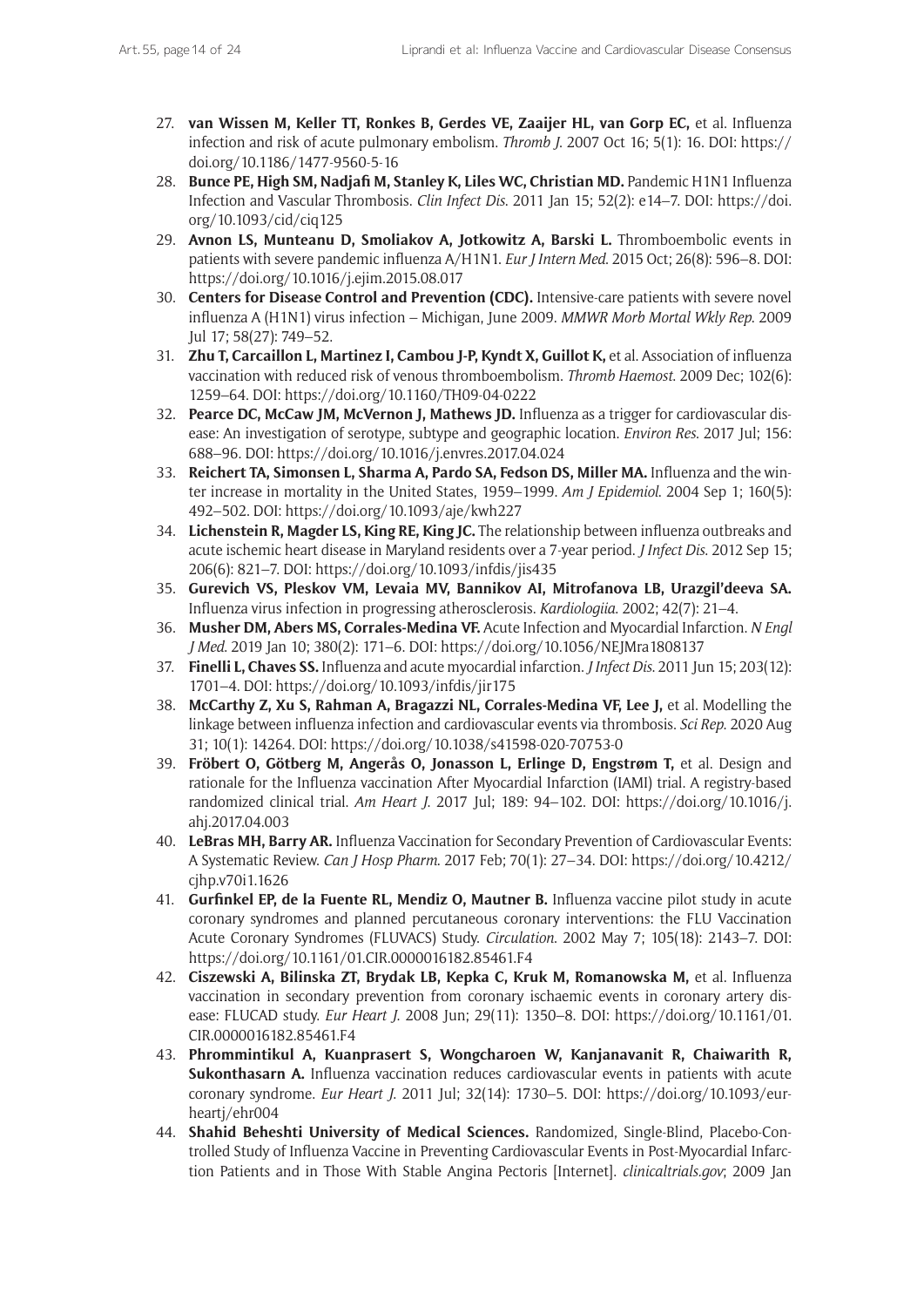[cited 2021 Mar 26]. Report No.: NCT00607178. Available from: [https://clinicaltrials.gov/ct2/](https://clinicaltrials.gov/ct2/show/NCT00607178) [show/NCT00607178](https://clinicaltrials.gov/ct2/show/NCT00607178)

- 45. **Udell JA, Zawi R, Bhatt DL, Keshtkar-Jahromi M, Gaughran F, Phrommintikul A,** et al. Association between influenza vaccination and cardiovascular outcomes in high-risk patients: A meta-analysis. *JAMA*. 2013 Oct 23; 310(16): 1711–20. DOI: [https://doi.org/10.1001/jama.2013.](https://doi.org/10.1001/jama.2013.279206) [279206](https://doi.org/10.1001/jama.2013.279206)
- 46. **Clar C, Oseni Z, Flowers N, Keshtkar-Jahromi M, Rees K.** Influenza vaccines for preventing cardiovascular disease. *Cochrane Database Syst Rev*. 2015 May 5; 5: CD005050. DOI: [https://doi.](https://doi.org/10.1002/14651858.CD005050.pub3) [org/10.1002/14651858.CD005050.pub3](https://doi.org/10.1002/14651858.CD005050.pub3)
- 47. **Yedlapati SH, Khan SU, Talluri S, Lone AN, Khan MZ, Khan MS,** et al. Effects of Influenza Vaccine on Mortality and Cardiovascular Outcomes in Patients with Cardiovascular Disease: A Systematic Review and Meta-Analysis. *J Am Heart Assoc*. 2021 Mar 16; 10(6): e019636. DOI: <https://doi.org/10.1161/JAHA.120.019636>
- 48. **Wu W-C, Jiang L, Friedmann PD, Trivedi A.** Association between process quality measures for heart failure and mortality among US veterans. *Am Heart J*. 2014 Nov; 168(5): 713–20. DOI: <https://doi.org/10.1016/j.ahj.2014.06.024>
- 49. **Mohseni H, Kiran A, Khorshidi R, Rahimi K.** Influenza vaccination and risk of hospitalization in patients with heart failure: A self-controlled case series study. *Eur Heart J*. 2017 Feb 1; 38(5): 326–33.
- 50. **Modin D, Jørgensen ME, Gislason G, Jensen JS, Køber L, Claggett B,** et al. Influenza Vaccine in Heart Failure. *Circulation*. 2019 Jan 29; 139(5): 575–86. DOI: [https://doi.org/10.1161/CIRCU-](https://doi.org/10.1161/CIRCULATIONAHA.118.036788)[LATIONAHA.118.036788](https://doi.org/10.1161/CIRCULATIONAHA.118.036788)
- 51. **Rodrigues BS, David C, Costa J, Ferreira JJ, Pinto FJ, Caldeira D.** Influenza vaccination in patients with heart failure: A systematic review and meta-analysis of observational studies. *Heart Br Card Soc*. 2020 Mar; 106(5): 350–7. DOI: <https://doi.org/10.1136/heartjnl-2019-315193>
- 52. **Loeb M, Dokainish H, Dans A, Palileo-Villanueva LM, Roy A, Karaye K,** et al. Randomized controlled trial of influenza vaccine in patients with heart failure to reduce adverse vascular events (IVVE): Rationale and design. *Am Heart J*. 2019 Jun; 212: 36–44. DOI: [https://doi.org/10.1016/j.](https://doi.org/10.1016/j.ahj.2019.02.009) [ahj.2019.02.009](https://doi.org/10.1016/j.ahj.2019.02.009)
- 53. **Remschmidt C, Wichmann O, Harder T.** Vaccines for the prevention of seasonal influenza in patients with diabetes: Systematic review and meta-analysis. *BMC Med*. 2015 Mar 17; 13(1): 53. DOI: <https://doi.org/10.1186/s12916-015-0295-6>
- 54. The flu vaccine and mortality in hypertension. A Danish nationwide cohort study. [https://](https://esc365.escardio.org/Congress/195110-the-flu-vaccine-and-mortality-in-hypertension-a-danish-nationwide-cohort-study) [esc365.escardio.org/Congress/195110-the-flu-vaccine-and-mortality-in-hypertension-a-danish](https://esc365.escardio.org/Congress/195110-the-flu-vaccine-and-mortality-in-hypertension-a-danish-nationwide-cohort-study)[nationwide-cohort-study](https://esc365.escardio.org/Congress/195110-the-flu-vaccine-and-mortality-in-hypertension-a-danish-nationwide-cohort-study) (Accessed Jan 16, 2021).
- 55. **Kao P-F, Liu J-C, Hsu Y-P, Sung L-C, Yang T-Y, Hao W-R,** et al. Influenza vaccination might reduce the risk of ischemic stroke in patients with atrial fibrillation: A population-based cohort study. *Oncotarget*. 2017 Dec 22; 8(68): 112697–711. DOI:<https://doi.org/10.18632/oncotarget.22352>
- 56. **Bridges CB, Fukuda K, Uyeki TM, Cox NJ, Singleton JA, Centers for Disease Control and Prevention, Advisory Committee on Immunization Practices.** Prevention and control of influenza. Recommendations of the Advisory Committee on Immunization Practices (ACIP). *MMWR Recomm Rep Morb Mortal Wkly Rep Recomm Rep*. 2002 Apr 12; 51(RR-3): 1–31.
- 57. **Nichol KL.** Influenza vaccination in the elderly: Impact on hospitalisation and mortality. *Drugs Aging*. 2005; 22(6): 495–515. DOI:<https://doi.org/10.2165/00002512-200522060-00004>
- 58. **Nichol KL, Nordin J, Mullooly J, Lask R, Fillbrandt K, Iwane M.** Influenza Vaccination and Reduction in Hospitalizations for Cardiac Disease and Stroke among the Elderly. *N Engl J Med*. 2003 Apr 3; 348(14): 1322–32. DOI: <https://doi.org/10.1056/NEJMoa025028>
- 59. **Nichol KL, Nordin JD, Nelson DB, Mullooly JP, Hak E.** Effectiveness of Influenza Vaccine in the Community-Dwelling Elderly. *N Engl J Med*. 2007 Oct 4; 357(14): 1373–81. DOI: [https://doi.](https://doi.org/10.1056/NEJMoa070844) [org/10.1056/NEJMoa070844](https://doi.org/10.1056/NEJMoa070844)
- 60. **Nichol KL, Margolis KL, Wuorenma J, Von Sternberg T.** The efficacy and cost effectiveness of vaccination against influenza among elderly persons living in the community. *N Engl J Med*. 1994 Sep 22; 331(12): 778–84. DOI:<https://doi.org/10.1056/NEJM199409223311206>
- 61. Adverse Effects of Vaccines: Evidence and Causality. Washington, DC: National Academies Press; 2012. <http://www.nap.edu/catalog/13164> (Accessed Jan 16, 2021).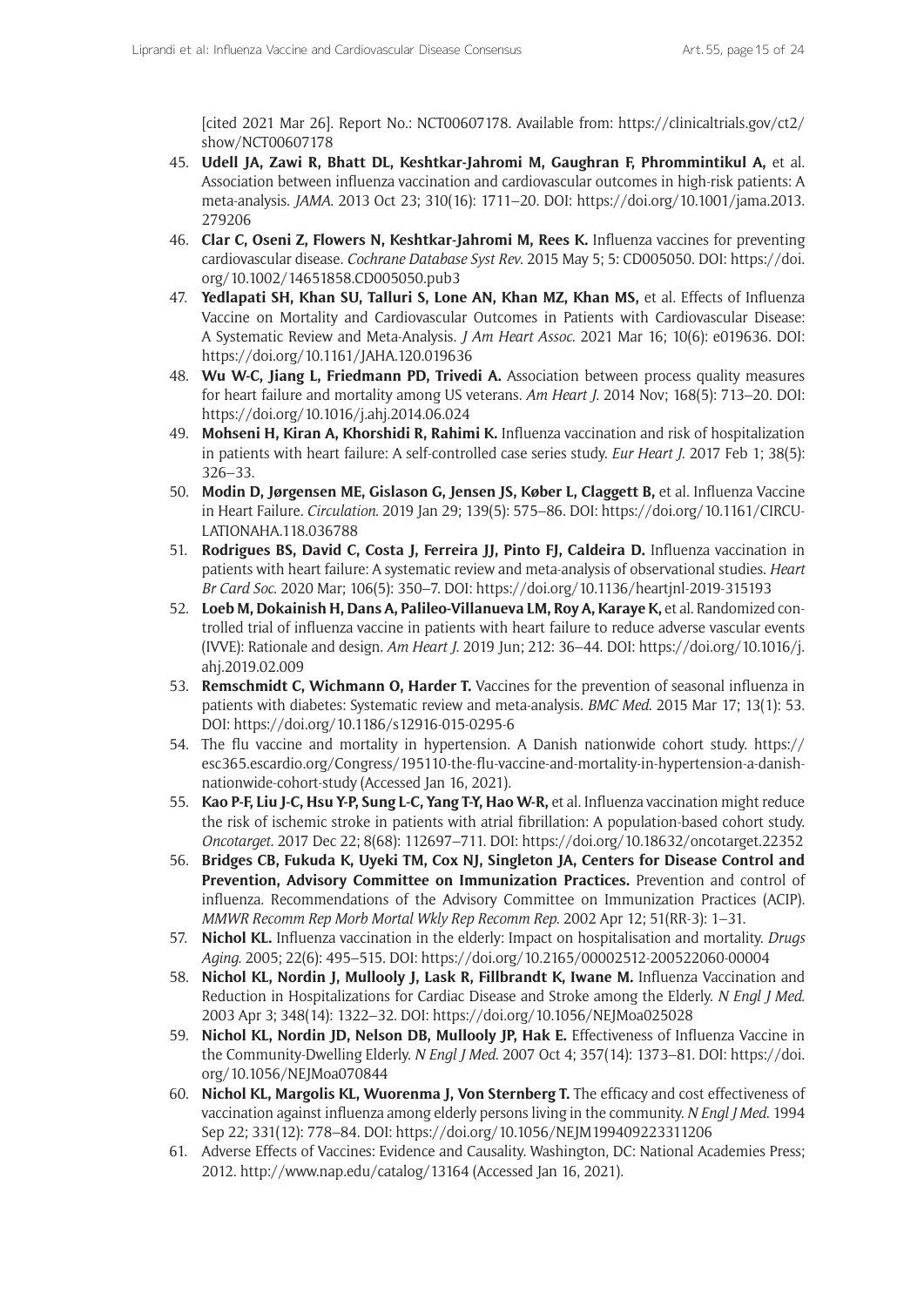- 62. **Petráš M, Lesná IK, Dá**ň**ová J,** Č**elko AM.** Is an Increased Risk of Developing Guillain-Barré Syndrome Associated with Seasonal Influenza Vaccination? A Systematic Review and Meta-Analysis. *Vaccines*. 2020 Mar 27; 8(2). DOI: <https://doi.org/10.3390/vaccines8020150>
- 63. **Salmon DA, Proschan M, Forshee R, Gargiullo P, Bleser W, Burwen DR,** et al. Association between Guillain-Barré syndrome and influenza A (H1N1) 2009 monovalent inactivated vaccines in the USA: a meta-analysis. *Lancet Lond Engl*. 2013 Apr 27; 381(9876): 1461–8. DOI: [https://doi.](https://doi.org/10.1016/S0140-6736(12)62189-8) [org/10.1016/S0140-6736\(12\)62189-8](https://doi.org/10.1016/S0140-6736(12)62189-8)
- 64. **Moro PL, Woo EJ, Marquez P, Cano M.** Monitoring the safety of high-dose, trivalent inactivated influenza vaccine in the vaccine adverse event reporting system (VAERS), 2011–2019. *Vaccine*. 2020 Aug 18; 38(37): 5923–6. DOI:<https://doi.org/10.1016/j.vaccine.2020.07.007>
- 65. **Haber P, Moro PL, Lewis P, Woo EJ, Jankosky C, Cano M.** Post-licensure surveillance of quadrivalent inactivated influenza (IIV4) vaccine in the United States, Vaccine Adverse Event Reporting System (VAERS), July 1, 2013-May 31, 2015. *Vaccine*. 2016 May 11; 34(22): 2507–12. DOI:<https://doi.org/10.1016/j.vaccine.2016.03.048>
- 66. **Li-Kim-Moy J, Yin JK, Rashid H, Khandaker G, King C, Wood N,** et al. Systematic review of fever, febrile convulsions and serious adverse events following administration of inactivated trivalent influenza vaccines in children. *Euro Surveill Bull Eur Sur Mal Transm Eur Commun Dis Bull*. 2015 Jun 18; 20(24). DOI:<https://doi.org/10.2807/1560-7917.ES2015.20.24.21159>
- 67. **Lee KR, Bae JH, Hwang IC, Kim KK, Suh HS, Ko KD.** Effect of Influenza Vaccination on Risk of Stroke: A Systematic Review and Meta-Analysis. *Neuroepidemiology*. 2017; 48(3–4): 103–10. DOI: <https://doi.org/10.1159/000478017>
- 68. **Kamath A, Maity N, Nayak MA.** Facial Paralysis Following Influenza Vaccination: A Disproportionality Analysis Using the Vaccine Adverse Event Reporting System Database. *Clin Drug Investig*. 2020 Sep 1; 40(9): 883–9. DOI:<https://doi.org/10.1007/s40261-020-00952-0>
- 69. **Mutsch M, Zhou W, Rhodes P, Bopp M, Chen RT, Linder T,** et al. Use of the inactivated intranasal influenza vaccine and the risk of Bell's palsy in Switzerland. *N Engl J Med*. 2004 Feb 26; 350(9): 896–903. DOI: <https://doi.org/10.1056/NEJMoa030595>
- 70. **Stowe J, Andrews N, Wise L, Miller E.** Bell's palsy and parenteral inactivated influenza vaccine. *Hum Vaccin*. 2006 Jun; 2(3): 110–2. DOI: <https://doi.org/10.4161/hv.2790>
- 71. **Turner PJ, Southern J, Andrews NJ, Miller E, Erlewyn-Lajeunesse M.** Safety of live attenuated influenza vaccine in young people with egg allergy: Multicentre prospective cohort study. *BMJ*. 2015 Dec 8; h6291. DOI: <https://doi.org/10.1136/bmj.h6291>
- 72. **Rouleau I, De Serres G, Skowronski DM, Drolet JP, Lemire C, Toth E,** et al. Risk factors associated with anaphylaxis and other allergic-like events following receipt of 2009 monovalent AS03-adjuvanted pandemic influenza vaccine in Quebec, Canada. *Vaccine*. 2014 Jun 12; 32(28): 3480–7. DOI: <https://doi.org/10.1016/j.vaccine.2014.04.059>
- 73. **Hayase Y, Tobita K.** Influenza virus and neurological diseases. *Psychiatry Clin Neurosci*. 1997 Aug; 51(4): 181–4. DOI: <https://doi.org/10.1111/j.1440-1819.1997.tb02580.x>
- 74. **Cárdenas G, Soto-Hernández JL, Díaz-Alba A, Ugalde Y, Mérida-Puga J, Rosetti M,** et al. Neurological events related to influenza A (H1N1) pdm09. *Influenza Other Respir Viruses*. 2014 May; 8(3): 339–46. DOI:<https://doi.org/10.1111/irv.12241>
- 75. **Ludvigsson JF, Winell H, Sandin S, Cnattingius S, Stephansson O, Pasternak B.** Maternal Influenza A(H1N1) Immunization During Pregnancy and Risk for Autism Spectrum Disorder in Offspring: A Cohort Study. *Ann Intern Med*. 2020 Oct 20; 173(8): 597–604. DOI: [https://doi.](https://doi.org/10.7326/M20-0167) [org/10.7326/M20-0167](https://doi.org/10.7326/M20-0167)
- 76. **Mitkus RJ, King DB, Walderhaug MO, Forshee RA.** A Comparative Pharmacokinetic Estimate of Mercury in U.S. Infants Following Yearly Exposures to Inactivated Influenza Vaccines Containing Thimerosal. *Risk Anal*. 2014; 34(4): 735–50. DOI: [https://doi.org/10.1111/](https://doi.org/10.1111/risa.12124) [risa.12124](https://doi.org/10.1111/risa.12124)
- 77. **Grohskopf LA, Sokolow LZ, Olsen SJ, Bresee JS, Broder KR, Karron RA.** Prevention and Control of Influenza with Vaccines: Recommendations of the Advisory Committee on Immunization Practices, United States, 2015–16 Influenza Season. *MMWR Morb Mortal Wkly Rep*. 2015 Aug 7; 64(30): 818–25. DOI:<https://doi.org/10.15585/mmwr.mm6430a3>
- 78. **Erlewyn-Lajeunesse M, Brathwaite N, Lucas JS, Warner JO.** Recommendations for the administration of influenza vaccine in children allergic to egg. *BMJ*. 2009 Sep 15; 339: b3680. DOI:<https://doi.org/10.1136/bmj.b3680>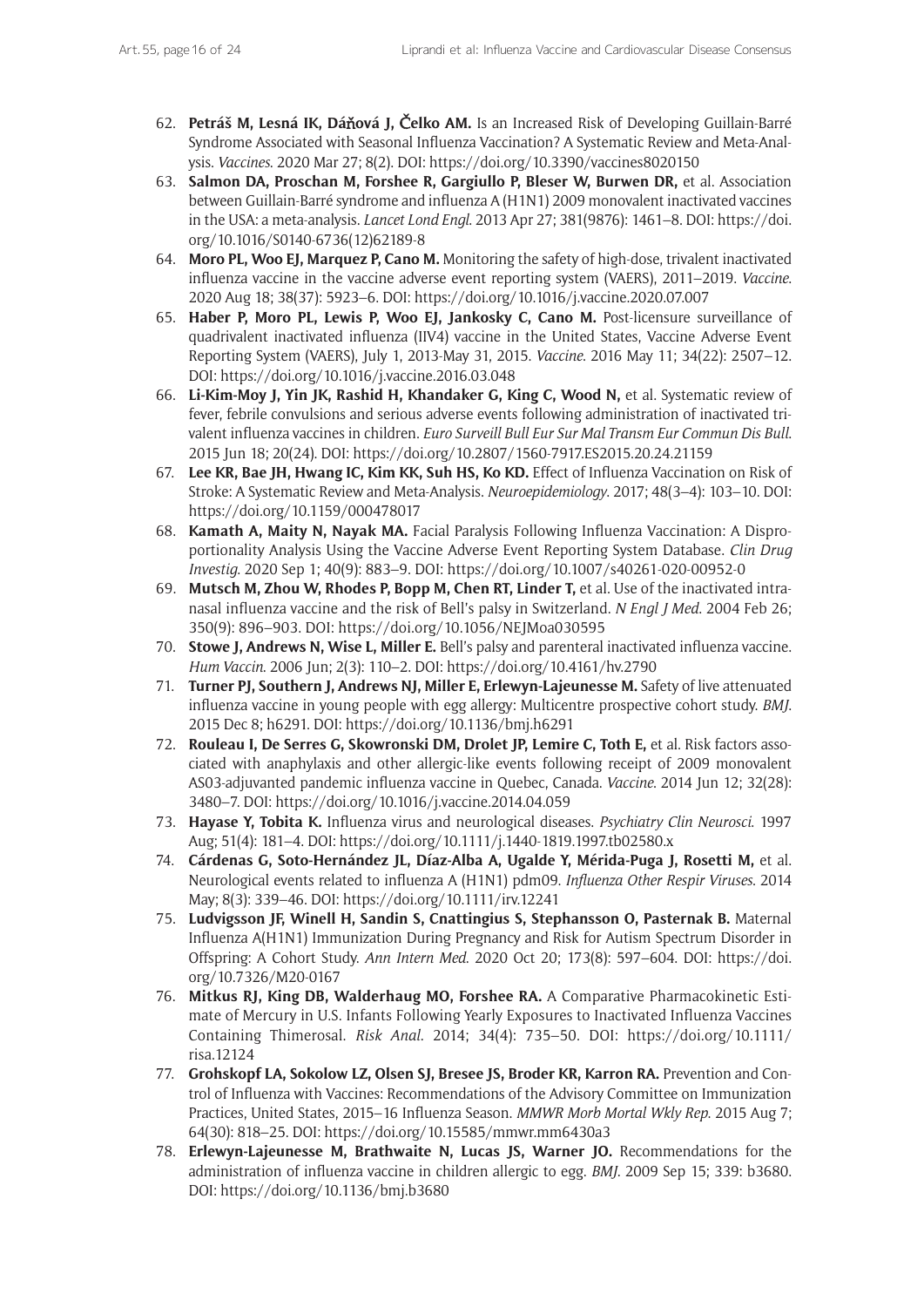- 79. **Greenhawt MJ, Spergel JM, Rank MA, Green TD, Mansoor D, Sharma H, Bird JA, Chang JE, Parikh DS, Teich E, Kelso JM, Sanders GM.** Safe administration of the seasonal trivalent influenza vaccine to children with severe egg allergy. *Ann Allergy Asthma Immunol*. 2012 Dec; 109(6): 426–30. DOI:<https://doi.org/10.1016/j.anai.2012.09.011>
- 80. **McNeil MM, Weintraub ES, Duffy J, Sukumaran L, Jacobsen SJ, Klein NP, Hambidge SJ, Lee GM, Jackson LA, Irving SA, King JP, Kharbanda EO, Bednarczyk RA, DeStefano F.** Risk of anaphylaxis after vaccination in children and adults. *J Allergy Clin Immunol*. 2016 Mar; 137(3): 868–78. DOI:<https://doi.org/10.1016/j.jaci.2015.07.048>
- 81. **Haber P, Moro PL, Lewis P, Woo EJ, Jankosky C, Cano M.** Post-licensure surveillance of quadrivalent inactivated influenza (IIV4) vaccine in the United States, Vaccine Adverse Event Reporting System (VAERS), July 1, 2013–May 31, 2015. *Vaccine*. 2016 May 11; 34(22): 2507–12. Epub 2016 Mar 23. PMID: 27015735; PMCID: PMC4916262. DOI: [https://doi.org/10.1016/j.vac](https://doi.org/10.1016/j.vaccine.2016.03.048)[cine.2016.03.048](https://doi.org/10.1016/j.vaccine.2016.03.048)
- 82. **García-Zamora S, Sosa Liprandi MI, Picco JM, Matta MG, Villarreal R, Pulido L,** et al. Inmunizaciones en adultos con cardiopatías. Resumen del Consenso de la Sociedad Argentina de Cardiología [Immunizations in adults with cardiovascular disease. Summary of the Consensus of the Argentine Cardiology Society]. *Medicina (B Aires)*. 2020; 80(5): 541–553. Spanish.
- 83. **Marra F, Young F, Richardson K, Marra CA.** A meta-analysis of intradermal versus intramuscular influenza vaccines: immunogenicity and adverse events. *Influenza Other Respir Viruses*. 2013 Jul; 7(4): 584–603. DOI:<https://doi.org/10.1111/irv.12000>
- 84. **Kuo AM, Brown JN, Clinard V.** Effect of influenza vaccination on international normalized ratio during chronic warfarin therapy. *J Clin Pharm Ther*. 2012 Oct; 37(5): 505–9. DOI: [https://doi.](https://doi.org/10.1111/j.1365-2710.2012.01341.x) [org/10.1111/j.1365-2710.2012.01341.x](https://doi.org/10.1111/j.1365-2710.2012.01341.x)
- 85. **Hesse EM, Navarro RA, Daley MF, Getahun D, Henninger ML, Jackson LA,** et al. Risk for Subdeltoid Bursitis After Influenza Vaccination. *Ann Intern Med*. 2020 Jun 23; 173(4): 253–61. DOI: <https://doi.org/10.7326/M19-3176>
- 86. **Drug Interactions.** [Drugs.com.](http://Drugs.com) [https://www.drugs.com/interaction/list/?drug\\_list=243-0,3227-0](https://www.drugs.com/interaction/list/?drug_list=243-0,3227-0) (Accessed Jan 16, 2021).
- 87. **Morens DM, Halsey NA, Schonberger LB, Baublis JV.** Reye syndrome associated with vaccination with live virus vaccines. An exploration of possible etiologic relationships. *Clin Pediatr (Phila)*. 1979 Jan; 18(1): 42–4. DOI: <https://doi.org/10.1177/000992287901800105>
- 88. **Walter ND, Taylor TH, Shay DK, Thompson WW, Brammer L, Dowell SF,** et al. Influenza circulation and the burden of invasive pneumococcal pneumonia during a non-pandemic period in the United States. *Clin Infect Dis Off Publ Infect Dis Soc Am*. 2010 Jan 15; 50(2): 175–83. DOI:<https://doi.org/10.1086/649208>
- 89. **Yin M, Huang L, Zhang Y, Yu N, Xu X, Liang Y,** et al. Effectiveness and safety of dual influenza and pneumococcal vaccination versus separate administration or no vaccination in older adults: a meta-analysis. *Expert Rev Vaccines*. 2018 Jul; 17(7): 653–63. DOI: [https://doi.org/10.1080/147](https://doi.org/10.1080/14760584.2018.1495077) [60584.2018.1495077](https://doi.org/10.1080/14760584.2018.1495077)
- 90. **Seo YB, Choi WS, Lee J, Song JY, Cheong HJ, Kim WJ.** Comparison of immunogenicity and safety of an influenza vaccine administered concomitantly with a 13-valent pneumococcal conjugate vaccine or 23-valent polysaccharide pneumococcal vaccine in the elderly. *Clin Exp Vaccine Res*. 2017 Jan; 6(1): 38–44. DOI: <https://doi.org/10.7774/cevr.2017.6.1.38>
- 91. vacunacion\_2021.pdf. [https://www.aamr.org.ar/secciones/coronavirus/vacunacion\\_2021.pdf](https://www.aamr.org.ar/secciones/coronavirus/vacunacion_2021.pdf) (Accessed Mar 26, 2021).
- 92. Seguridad de la vacuna contra la influenza estacional: Un resumen para médicos|CDC. 2020. [https://](https://espanol.cdc.gov/flu/professionals/vaccination/vaccine_safety.htm) [espanol.cdc.gov/flu/professionals/vaccination/vaccine\\_safety.htm](https://espanol.cdc.gov/flu/professionals/vaccination/vaccine_safety.htm) (Accessed Jan 16, 2021).
- 93. **Vardeny O, Kim K, Udell JA, Joseph J, Desai AS, Farkouh ME,** et al. Effect of High-Dose Trivalent vs Standard-Dose Quadrivalent Influenza Vaccine on Mortality or Cardiopulmonary Hospitalization in Patients with High-risk Cardiovascular Disease: A Randomized Clinical Trial. *JAMA*. 2021 Jan 5; 325(1): 39–49. DOI: <https://doi.org/10.1001/jama.2020.23649>
- 94. **Tregoning JS, Russell RF, Kinnear E.** Adjuvanted influenza vaccines. *Hum Vaccines Immunother*. 2018 Mar 4; 14(3): 550–64. DOI: <https://doi.org/10.1080/21645515.2017.1415684>
- 95. **Soema PC, Kompier R, Amorij J-P, Kersten GFA.** Current and next generation influenza vaccines: Formulation and production strategies. *Eur J Pharm Biopharm Off J Arbeitsgemeinschaft Pharm Verfahrenstechnik EV*. 2015 Aug; 94: 251–63. DOI:<https://doi.org/10.1016/j.ejpb.2015.05.023>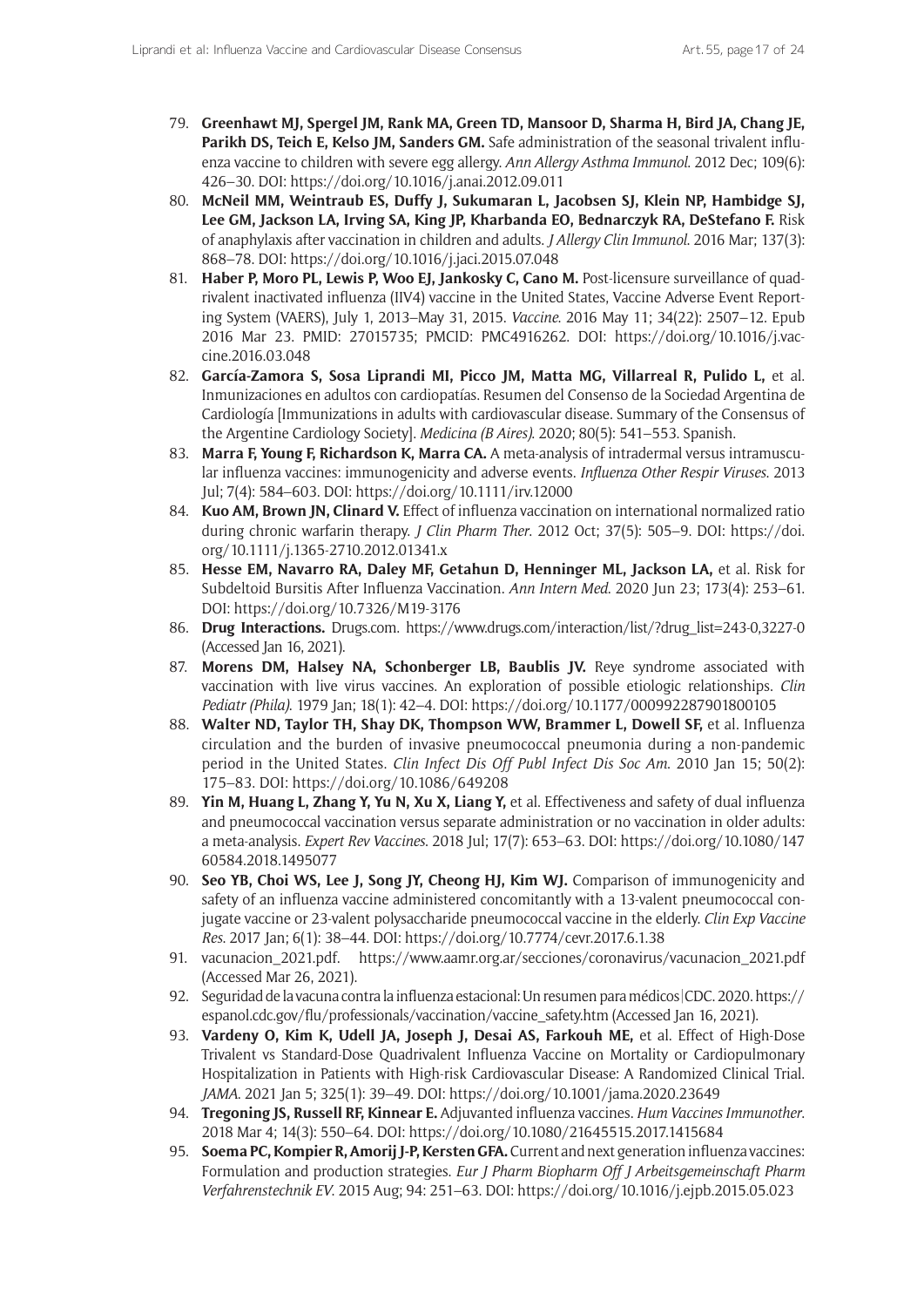- 96. **Manzoli L, De Vito C, Salanti G, D'Addario M, Villari P, Ioannidis JPA.** Meta-analysis of the immunogenicity and tolerability of pandemic influenza A 2009 (H1N1) vaccines. *PloS One*. 2011; 6(9): e24384. DOI: <https://doi.org/10.1371/journal.pone.0024384>
- 97. **Bernstein DI, Edwards KM, Dekker CL, Belshe R, Talbot HKB, Graham IL,** et al. Effects of adjuvants on the safety and immunogenicity of an avian influenza H5N1 vaccine in adults. *J Infect Dis*. 2008 Mar 1; 197(5): 667–75. DOI:<https://doi.org/10.1086/527489>
- 98. **Van Buynder PG, Konrad S, Van Buynder JL, Brodkin E, Krajden M, Ramler G,** et al. The comparative effectiveness of adjuvanted and unadjuvanted trivalent inactivated influenza vaccine (TIV) in the elderly. Vaccine. 2013 Dec;31(51):6122–8. DOI: [https://doi.org/10.1016/j.vac](https://doi.org/10.1016/j.vaccine.2013.07.059)[cine.2013.07.059](https://doi.org/10.1016/j.vaccine.2013.07.059)
- 99. **Della Cioppa G, Vesikari T, Sokal E, Lindert K, Nicolay U.** Trivalent and quadrivalent MF59(®) adjuvanted influenza vaccine in young children: a dose- and schedule-finding study. *Vaccine*. 2011 Nov 3; 29(47): 8696–704. DOI: <https://doi.org/10.1016/j.vaccine.2011.08.111>
- 100. **Vesikari T, Pellegrini M, Karvonen A, Groth N, Borkowski A, O'Hagan DT,** et al. Enhanced Immunogenicity of Seasonal Influenza Vaccines in Young Children Using MF59 Adjuvant. *Pediatr Infect Dis J*. 2009 Jul; 28(7): 563–71. DOI: <https://doi.org/10.1097/INF.0b013e31819d6394>
- 101. **Schwarz TF, Horacek T, Knuf M, Damman H-G, Roman F, Dramé M,** et al. Single dose vaccination with AS03-adjuvanted H5N1 vaccines in a randomized trial induces strong and broad immune responsiveness to booster vaccination in adults. *Vaccine*. 2009 Oct; 27(45): 6284–90. DOI:<https://doi.org/10.1016/j.vaccine.2009.01.040>
- 102. **McElhaney JE, Beran J, Devaster J-M, Esen M, Launay O, Leroux-Roels G,** et al. AS03-adjuvanted versus non-adjuvanted inactivated trivalent influenza vaccine against seasonal influenza in elderly people: a phase 3 randomised trial. *Lancet Infect Dis*. 2013 Jun; 13(6): 485–96. DOI: [https://doi.org/10.1016/S1473-3099\(13\)70046-X](https://doi.org/10.1016/S1473-3099(13)70046-X)
- 103. **Durier C, Desaint C, Lucht F, Girard P-M, Lévy Y, May T,** et al. Long-term immunogenicity of two doses of 2009 A/H1N1v vaccine with and without AS03A adjuvant in HIV-1-infected adults. *AIDS*. 2013 Jan; 27(1): 87–93. DOI:<https://doi.org/10.1097/QAD.0b013e328359f27a>
- 104. **Rimmelzwaan G.** A randomized, double blind study in young healthy adults comparing cell mediated and humoral immune responses induced by influenza ISCOM? vaccines and conventional vaccines. *Vaccine*. 2000 Dec; 19(9–10): 1180–7. DOI: [https://doi.org/10.1016/S0264-](https://doi.org/10.1016/S0264-410X(00)00310-8) [410X\(00\)00310-8](https://doi.org/10.1016/S0264-410X(00)00310-8)
- 105. **Fries LF, Smith GE, Glenn GM.** A Recombinant Viruslike Particle Influenza A (H7N9) Vaccine. *N Engl J Med*. 2013 Dec 26; 369(26): 2564–6. DOI:<https://doi.org/10.1056/NEJMc1313186>
- 106. **Treanor JJ, Taylor DN, Tussey L, Hay C, Nolan C, Fitzgerald T,** et al. Safety and immunogenicity of a recombinant hemagglutinin influenza–flagellin fusion vaccine (VAX125) in healthy young adults. *Vaccine*. 2010 Dec; 28(52): 8268–74. DOI:<https://doi.org/10.1016/j.vaccine.2010.10.009>
- 107. **Taylor DN, Treanor JJ, Sheldon EA, Johnson C, Umlauf S, Song L,** et al. Development of VAX128, a recombinant hemagglutinin (HA) influenza-flagellin fusion vaccine with improved safety and immune response. *Vaccine*. 2012 Aug; 30(39): 5761–9. DOI: [https://doi.org/10.1016/j.](https://doi.org/10.1016/j.vaccine.2012.06.086) [vaccine.2012.06.086](https://doi.org/10.1016/j.vaccine.2012.06.086)
- 108. **Diaz Granados CA, Dunning AJ, Kimmel M, Kirby D, Treanor J, Collins A,** et al. Efficacy of High-Dose versus Standard-Dose Influenza Vaccine in Older Adults. *N Engl J Med*. 2014 Aug 14; 371(7): 635–45. DOI: <https://doi.org/10.1056/NEJMoa1315727>
- 109. **van Aalst R, Russo EM, Neupane N, Mahmud SM, Wilschut J, Samson SI, Chit A, Postma M, Young-Xu Y.** Comparing the impact of high-dose versus standard dose influenza vaccines on hospitalization cost for cardiovascular and respiratory diseases: Economic assessment in the US Veteran population during 5 respiratory seasons using an instrumental variable method. *Vaccine*. 2021 Mar 15; 39(Suppl 1): A51–A55. DOI:<https://doi.org/10.1016/j.vaccine.2020.05.080>
- 110. **Lee JKH, Lam GKL, Shin T, Samson SI, Greenberg DP, Chit A.** Efficacy and effectiveness of high-dose influenza vaccine in older adults by circulating strain and antigenic match: An updated systematic review and meta-analysis. *Vaccine*. 2021 Mar 15; 39(Suppl 1): A24–A35. DOI: [https://](https://doi.org/10.1016/j.vaccine.2020.09.004) [doi.org/10.1016/j.vaccine.2020.09.004](https://doi.org/10.1016/j.vaccine.2020.09.004)
- 111. **Wilkinson K, Wei Y, Szwajcer A, Rabbani R, Zarychanski R, Abou-Setta AM,** et al. Efficacy and safety of high-dose influenza vaccine in elderly adults: A systematic review and meta-analysis. *Vaccine*. 2017 May; 35(21): 2775–80. DOI:<https://doi.org/10.1016/j.vaccine.2017.03.092>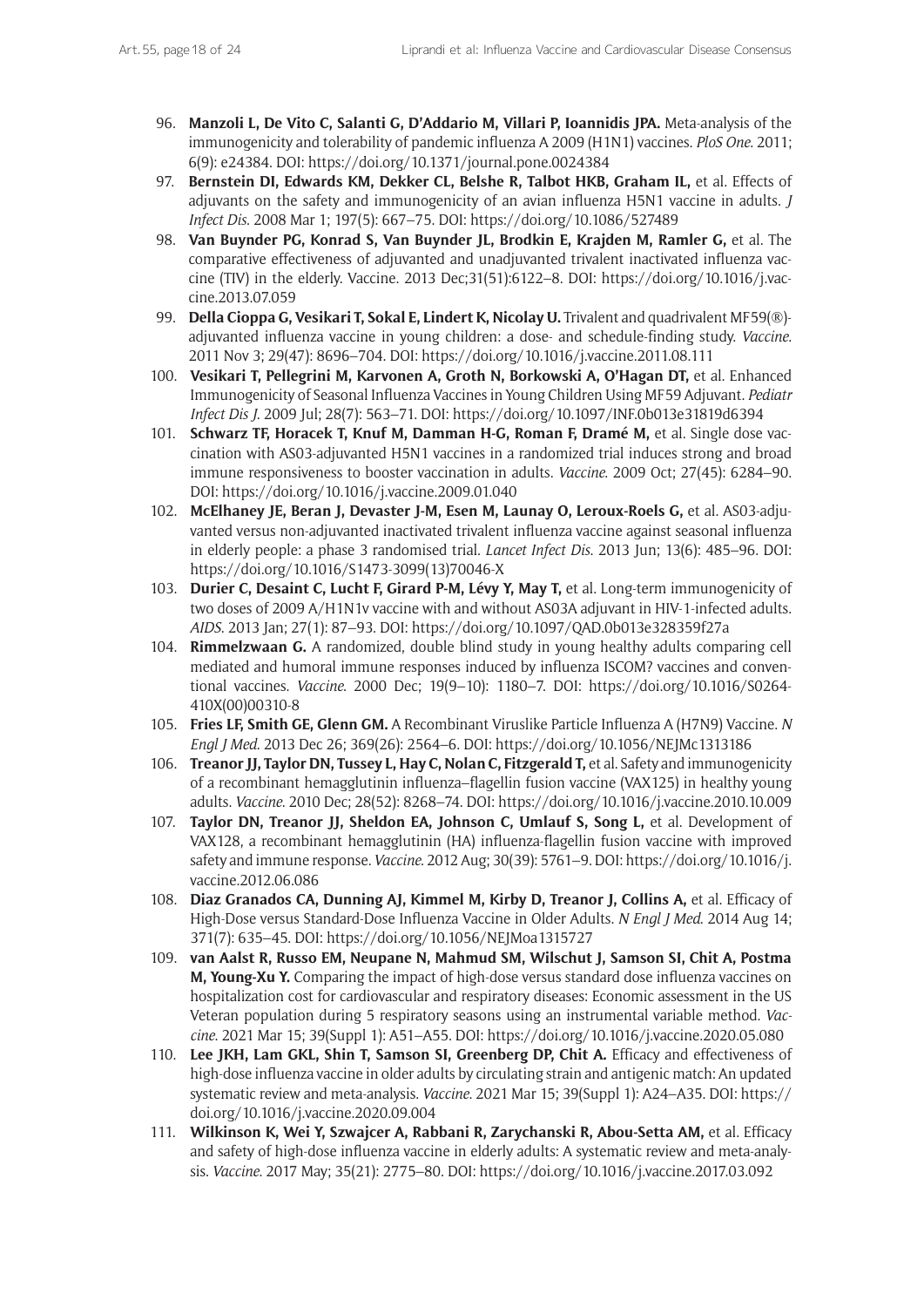- 112. **Bhatt AS, Vardeny O, Udell JA,** et al. Influenza vaccination: A 'shot' at INVESTing in cardiovascular health. *European Heart Journal*. 2021; 1–4.
- 113. **Patel MM, Uyeki TM.** Influenza Vaccine for Patients with High-risk Cardiovascular Disease. *JAMA*. 2021 Jan 5; 325(1): 33–35. DOI: <https://doi.org/10.1001/jama.2020.23948>
- 114. **Grohskopf LA.** Prevention and Control of Seasonal Influenza with Vaccines: Recommendations of the Advisory Committee on Immunization Practices — United States, 2020–21 Influenza Season. *MMWR Recomm Rep*. 2020; 69. <https://www.cdc.gov/mmwr/volumes/69/rr/rr6908a1.htm> (Accessed Jan 17, 2021). DOI:<https://doi.org/10.15585/mmwr.rr6908a1>
- 115. **Shasha D, Valinsky L, Hershkowitz Sikron F, Glatman-Freedman A, Mandelboim M, Toledano A,** et al. Quadrivalent versus trivalent influenza vaccine: clinical outcomes in two influenza seasons, historical cohort study. *Clin Microbiol Infect*. 2020 Jan; 26(1): 101–6. DOI: [https://doi.](https://doi.org/10.1016/j.cmi.2019.05.003) [org/10.1016/j.cmi.2019.05.003](https://doi.org/10.1016/j.cmi.2019.05.003)
- 116. **Carter C, Houser KV, Yamshchikov GV, Bellamy AR, May J, Enama ME,** et al. Safety and immunogenicity of investigational seasonal influenza hemagglutinin DNA vaccine followed by trivalent inactivated vaccine administered intradermally or intramuscularly in healthy adults: An open-label randomized phase 1 clinical trial. Fast PE (ed.). *PLOS ONE*. 2019 Sep 18; 14(9): e0222178. DOI: <https://doi.org/10.1371/journal.pone.0222178>
- 117. **van Riet E, Ainai A, Suzuki T, Hasegawa H.** Mucosal IgA responses in influenza virus infections: Thoughts for vaccine design. *Vaccine*. 2012 Aug 31; 30(40): 5893–900. DOI: [https://doi.](https://doi.org/10.1016/j.vaccine.2012.04.109) [org/10.1016/j.vaccine.2012.04.109](https://doi.org/10.1016/j.vaccine.2012.04.109)
- 118. **Ainai A, Suzuki T, Tamura S, Hasegawa H.** Intranasal Administration of Whole Inactivated Influenza Virus Vaccine as a Promising Influenza Vaccine Candidate. *Viral Immunol*. 2017 Jul; 30(6): 451–62. DOI: <https://doi.org/10.1089/vim.2017.0022>
- 119. **Sano K, Ainai A, Suzuki T, Hasegawa H.** Intranasal inactivated influenza vaccines for the prevention of seasonal influenza epidemics. *Expert Rev Vaccines*. 2018 Aug 3; 17(8): 687–96. DOI: <https://doi.org/10.1080/14760584.2018.1507743>
- 120. **Young B, Sadarangani S, Jiang L, Wilder-Smith A, Chen MI-C.** Duration of Influenza Vaccine Effectiveness: A Systematic Review, Meta-analysis, and Meta-regression of Test-Negative Design Case-Control Studies. *J Infect Dis*. 2018 Feb 14; 217(5): 731–41. DOI:<https://doi.org/10.1093/infdis/jix632>
- 121. **Nguyen VH, Vizzotti C, Uruena A, Giglio N, Magneres C, Richmond H.** Cost-effectiveness of introducing an MF59-adjuvanted trivalent influenza vaccine for older adults in Argentina. *Vaccine*. 2020 Apr; 38(20): 3682–9. DOI: <https://doi.org/10.1016/j.vaccine.2020.02.081>
- 122. **Nichol KL, Goodman M.** Cost effectiveness of influenza vaccination for healthy persons between ages 65 and 74 years. *Vaccine*. 2002 May; 20: S21–4. DOI: [https://doi.org/10.1016/](https://doi.org/10.1016/S0264-410X(02)00124-X) [S0264-410X\(02\)00124-X](https://doi.org/10.1016/S0264-410X(02)00124-X)
- 123. **Gutiérrez JP, Bertozzi SM.** Vacunación contra influenza para adultos mayores en México: consideraciones económicas. *Salud Pública México*. 2005 Jun; 47(3): 234–9. DOI: [https://doi.org/10.1590/](https://doi.org/10.1590/S0036-36342005000300007) [S0036-36342005000300007](https://doi.org/10.1590/S0036-36342005000300007)
- 124. **PAHO.** EPI Newsletter: Expanded Program on Immunization in the Americas. 2004: 26(6): 2–4. <https://www.paho.org/hq/dmdocuments/2012/Influenza-Cost-Effectiveness-Costa-Rica.pdf> (Accessed Jan 17, 2021).
- 125. **Porras-Ramírez A, Alvis-Guzmán N, Rico-Mendoza A, Alvis-Estrada L, Castañeda-Orjuela CA, Velandia-González MP,** et al. Costo efectividad de la vacunación contra influenza en menores de 2 años y mayores de 65 años en Colombia. *Rev Salud Pública*. 2009 Oct; 11(5): 689–99. DOI: <https://doi.org/10.1590/S0124-00642009000500002>
- 126. **Yue M, Dickens BL, Yoong JS, I-Cheng Chen M, Teerawattananon Y, Cook AR.** Cost-Effectiveness Analysis for Influenza Vaccination Coverage and Timing in Tropical and Subtropical Climate Settings: A Modeling Study. *Value Health*. 2019 Dec; 22(12): 1345–54. DOI: [https://doi.](https://doi.org/10.1016/j.jval.2019.07.001) [org/10.1016/j.jval.2019.07.001](https://doi.org/10.1016/j.jval.2019.07.001)
- 127. **Fisman DN, Tuite AR.** Estimation of the Health Impact and Cost-Effectiveness of Influenza Vaccination with Enhanced Effectiveness in Canada. Cowling BJ (ed.). *PLoS ONE*. 2011 Nov 14; 6(11): e27420. DOI: <https://doi.org/10.1371/journal.pone.0027420>
- 128. **Allsup S, Haycox A, Regan M, Gosney M.** Is influenza vaccination cost effective for healthy people between ages 65 and 74 years? *Vaccine*. 2004 Dec; 23(5): 639–45. DOI: [https://doi.org/10.1016/](https://doi.org/10.1016/S0264-410X(04)00519-5) [S0264-410X\(04\)00519-5](https://doi.org/10.1016/S0264-410X(04)00519-5)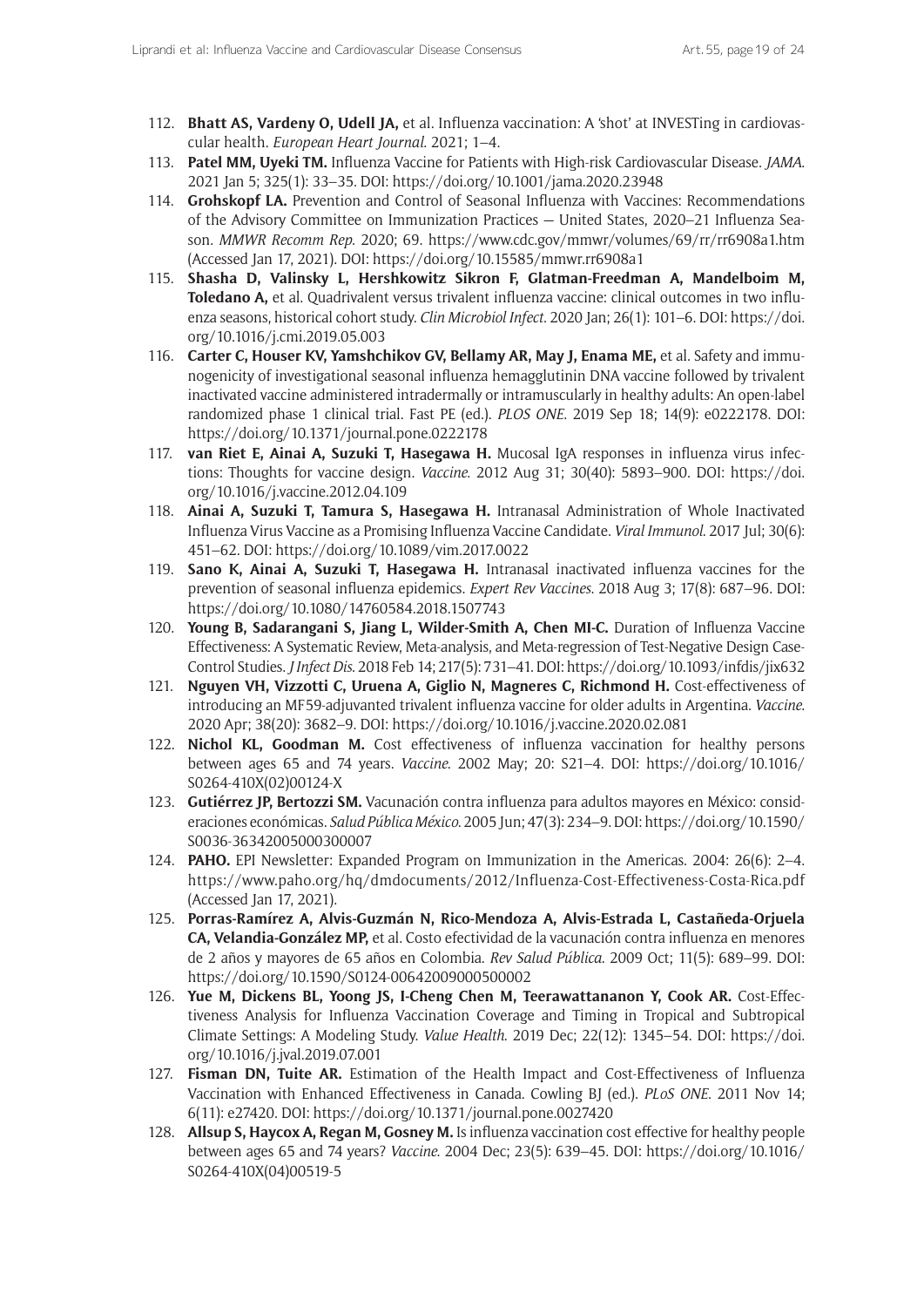- 129. **Kosteneffectiviteit van influenzavaccinatie in Nederland|Nederlands Tijdschrift voor Geneeskunde.** [https://www.ntvg.nl/artikelen/kosteneffectiviteit-van-influenzavaccinatie-neder](https://www.ntvg.nl/artikelen/kosteneffectiviteit-van-influenzavaccinatie-nederland/volledig)[land/volledig](https://www.ntvg.nl/artikelen/kosteneffectiviteit-van-influenzavaccinatie-nederland/volledig) (Accessed Jan 17, 2021).
- 130. **Mullooly JP.** Influenza Vaccination Programs for Elderly Persons: Cost-Effectiveness in a Health Maintenance Organization. *Ann Intern Med*. 1994 Dec 15; 121(12): 947. DOI: [https://doi.](https://doi.org/10.7326/0003-4819-121-12-199412150-00008) [org/10.7326/0003-4819-121-12-199412150-00008](https://doi.org/10.7326/0003-4819-121-12-199412150-00008)
- 131. **Wang C-S, Wang S-T, Chou P.** Efficacy and cost-effectiveness of influenza vaccination of the elderly in a densely populated and unvaccinated community. *Vaccine*. 2002 Jun; 20(19–20): 2494–9. DOI: [https://doi.org/10.1016/S0264-410X\(02\)00181-0](https://doi.org/10.1016/S0264-410X(02)00181-0)
- 132. **Hoshi S-L, Kondo M, Honda Y, Okubo I.** Cost-effectiveness analysis of influenza vaccination for people aged 65 and over in Japan. *Vaccine*. 2007 Aug; 25(35): 6511–21. DOI: [https://doi.](https://doi.org/10.1016/j.vaccine.2007.05.067) [org/10.1016/j.vaccine.2007.05.067](https://doi.org/10.1016/j.vaccine.2007.05.067)
- 133. **Schooling CM, Wong LC, Chau J, Cheung A, Ho A, McGhee SM.** Cost-effectiveness of influenza vaccination for elderly people living in the community. *Hong Kong Med J Xianggang Yi Xue Za Zhi*. 2009 Oct; 15(Suppl 6): 44–7.
- 134. **You JH, Ming W, Chan PK.** Cost-effectiveness analysis of quadrivalent influenza vaccine versus trivalent influenza vaccine for elderly in Hong Kong. *BMC Infect Dis*. 2014 Dec; 14(1): 618. DOI: <https://doi.org/10.1186/s12879-014-0618-9>
- 135. **Chit A, Roiz J, Briquet B, Greenberg DP.** Expected cost effectiveness of high-dose trivalent influenza vaccine in US seniors. *Vaccine*. 2015 Jan; 33(5): 734–41. DOI: [https://doi.org/10.1016/j.](https://doi.org/10.1016/j.vaccine.2014.10.079) [vaccine.2014.10.079](https://doi.org/10.1016/j.vaccine.2014.10.079)
- 136. **Brydak L, Roiz J, Faivre P, Reygrobellet C.** Implementing an Influenza Vaccination Programme for Adults Aged ≥65 Years in Poland: A Cost-Effectiveness Analysis. *Clin Drug Investig*. 2012 Feb; 32(2): 73–85. DOI:<https://doi.org/10.2165/11594030-000000000-00000>
- 137. **Van Bellinghen L-A, Meier G, Van Vlaenderen I.** The Potential Cost-Effectiveness of Quadrivalent versus Trivalent Influenza Vaccine in Elderly People and Clinical Risk Groups in the UK: A Lifetime Multi-Cohort Model. Ho PL (ed.). *PLoS ONE*. 2014 Jun 6; 9(6): e98437. DOI: [https://doi.](https://doi.org/10.1371/journal.pone.0098437) [org/10.1371/journal.pone.0098437](https://doi.org/10.1371/journal.pone.0098437)
- 138. **Duru G, Carrat F, Pribil C, Bricaire F, Pujol P, Robert J,** et al. Cost Effectiveness of Quadrivalent Influenza Vaccine Over Trivalent Vaccine in France. *Value Health J Int Soc Pharmacoeconomics Outcomes Res*. 2014 Nov; 17(7): A678. DOI:<https://doi.org/10.1016/j.jval.2014.08.2525>
- 139. **Raviotta JM, Smith KJ, DePasse J, Brown ST, Shim E, Nowalk MP, et al. Cost-Effectiveness and** Public Health Effect of Influenza Vaccine Strategies for U.S. Elderly Adults. *J Am Geriatr Soc*. 2016 Oct; 64(10): 2126–31. DOI:<https://doi.org/10.1111/jgs.14323>
- 140. **Capri S, Barbieri M, de Waure C, Boccalini S, Panatto D.** Cost-effectiveness analysis of different seasonal influenza vaccines in the elderly Italian population. *Hum Vaccines Immunother*. 2018 Jun 3; 14(6): 1331–41. DOI:<https://doi.org/10.1080/21645515.2018.1438792>
- 141. **Jamotte A, Clay E, Macabeo B, Caicedo A, Lopez JG, Bricks L,** et al. Public health impact and economic benefits of quadrivalent influenza vaccine in Latin America. *Hum Vaccines Immunother*. 2017 Apr 3; 13(4): 877–88. DOI: <https://doi.org/10.1080/21645515.2016.1256928>
- 142. **Kim Y-K, Song JY, Jang H, Kim TH, Koo H, Varghese L,** et al. Cost Effectiveness of Quadrivalent Influenza Vaccines Compared with Trivalent Influenza Vaccines in Young Children and Older Adults in Korea. *PharmacoEconomics*. 2018 Dec; 36(12): 1475–90. DOI: [https://doi.org/10.1007/s40273-](https://doi.org/10.1007/s40273-018-0715-5) [018-0715-5](https://doi.org/10.1007/s40273-018-0715-5)
- 143. **Chen C, Liu GE, Wang MJ, Gao TF, Jia HP, Yang H,** et al. Cost-effective analysis of seasonal influenza vaccine in elderly Chinese population. *Zhonghua Yu Fang Yi Xue Za Zhi*. 2019 Oct 6; 53(10): 993–9.
- 144. **Jiang M, Li P, Wang W, Zhao M, Atif N, Zhu S,** et al. Cost-effectiveness of quadrivalent versus trivalent influenza vaccine for elderly population in China. *Vaccine*. 2020 Jan; 38(5): 1057–64. DOI: <https://doi.org/10.1016/j.vaccine.2019.11.045>
- 145. **Yang J, Atkins KE, Feng L, Baguelin M, Wu P, Yan H,** et al. Cost-effectiveness of introducing national seasonal influenza vaccination for adults aged 60 years and above in mainland China: a modelling analysis. *BMC Med*. 2020 Dec; 18(1): 90. DOI: [https://doi.org/10.1186/s12916-020-](https://doi.org/10.1186/s12916-020-01545-6) [01545-6](https://doi.org/10.1186/s12916-020-01545-6)
- 146. **Aballéa S, Chancellor J, Martin M, Wutzler P, Carrat F, Gasparini R,** et al. The Cost-Effectiveness of Influenza Vaccination for People Aged 50 to 64 Years: An International Model. *Value Health*. 2007 Mar; 10(2): 98–116. DOI: <https://doi.org/10.1111/j.1524-4733.2006.00157.x>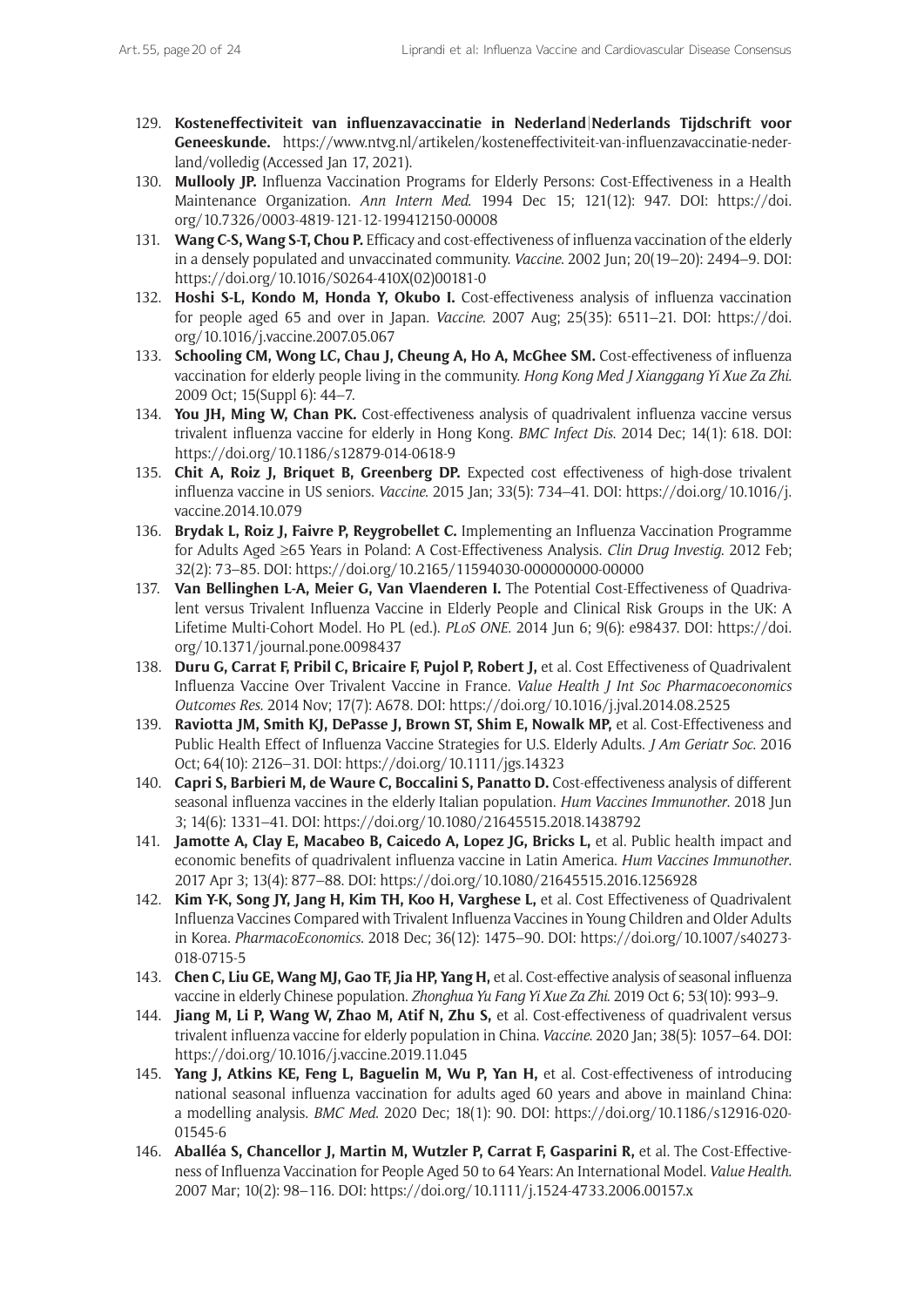- 147. **Newall AT, Scuffham PA, Kelly H, Harsley S, MacIntyre CR.** The cost-effectiveness of a universal influenza vaccination program for adults aged 50–64 years in Australia. *Vaccine*. 2008 Apr; 26(17): 2142–53. DOI:<https://doi.org/10.1016/j.vaccine.2008.01.050>
- 148. **Mogasale V, Barendregt J.** Cost-effectiveness of influenza vaccination of people aged 50–64 years in Australia: results are inconclusive. *Aust N Z J Public Health*. 2011 Apr; 35(2): 180–6. DOI: [https://](https://doi.org/10.1111/j.1753-6405.2010.00639.x) [doi.org/10.1111/j.1753-6405.2010.00639.x](https://doi.org/10.1111/j.1753-6405.2010.00639.x)
- 149. **Aballea S, Dejuanes J, Barbieri M, Martin M, Chancellor J, Oyaguez I,** et al. The cost effectiveness of influenza vaccination for adults aged 50 to 64 years: A model-based analysis for Spain. *Vaccine*. 2007 Sep 28; 25(39–40): 6900–10. DOI: [https://doi.org/10.1016/j.vac](https://doi.org/10.1016/j.vaccine.2007.07.033)[cine.2007.07.033](https://doi.org/10.1016/j.vaccine.2007.07.033)
- 150. **Choi EJ, Park JH, Chun BC.** Cost effectiveness of trivalent and quadrivalent influenza vaccines in 50 to 64-year-old adults in Korea. *Vaccine*. 2020 Jul; 38(32): 5002–8. DOI: [https://doi.org/10.1016/j.](https://doi.org/10.1016/j.vaccine.2020.05.065) [vaccine.2020.05.065](https://doi.org/10.1016/j.vaccine.2020.05.065)
- 151. **Turner DA, Wailoo AJ, Cooper NJ, Sutton AJ, Abrams KR, Nicholson KG.** The cost-effectiveness of influenza vaccination of healthy adults 50–64 years of age. *Vaccine*. 2006 Feb; 24(7): 1035–43. DOI: <https://doi.org/10.1016/j.vaccine.2004.12.033>
- 152. **Maciosek MV, Solberg LI, Coffield AB, Edwards NM, Goodman MJ.** Influenza Vaccination. *Am J Prev Med*. 2006 Jul; 31(1): 72–9. DOI:<https://doi.org/10.1016/j.amepre.2006.03.008>
- 153. **Akın L, Macabéo B, Caliskan Z, Altinel S, Satman I.** Cost-Effectiveness of Increasing Influenza Vaccination Coverage in Adults with Type 2 Diabetes in Turkey. Borrow R (ed.). *PLOS ONE*. 2016 Jun 20; 11(6): e0157657. DOI:<https://doi.org/10.1371/journal.pone.0157657>
- 154. **Yang J, Yan H, Feng LZ, Yu HJ.** Cost-effectiveness of potential government fully-funded influenza vaccination in population with diabetes in China. *Zhonghua Yu Fang Yi Xue Za Zhi*. 2019 Oct 6; 53(10): 1000–6.
- 155. **Bui AL, Horwich TB, Fonarow GC.** Epidemiology and risk profile of heart failure. *Nat Rev Cardiol*. 2011 Jan; 8(1): 30–41. DOI:<https://doi.org/10.1038/nrcardio.2010.165>
- 156. **Conrad N, Judge A, Canoy D, Tran J, Pinho-Gomes A-C, Millett ERC,** et al. Temporal Trends and Patterns in Mortality After Incident Heart Failure: A Longitudinal Analysis of 86 000 Individuals. *JAMA Cardiol*. 2019 Nov 1; 4(11): 1102. DOI:<https://doi.org/10.1001/jamacardio.2019.3593>
- 157. **Sribhutorn A, Phrommintikul A, Wongcharoen W, Chaikledkaew U, Eakanunkul S, Sukonthasarn A.** Influenza vaccination in acute coronary syndromes patients in Thailand: The cost-effectiveness analysis of the prevention for cardiovascular events and pneumonia. *J Geriatr Cardiol JGC*. 2018 Jun; 15(6): 413–21.
- 158. **Peasah SK, Meltzer MI, Vu M, Moulia DL, Bridges CB.** Cost-effectiveness of increased influenza vaccination uptake against readmissions of major adverse cardiac events in the US. Lazzeri C (ed.). *PLOS ONE*. 2019 Apr 29; 14(4): e0213499. DOI: [https://doi.org/10.1371/journal.](https://doi.org/10.1371/journal.pone.0213499) [pone.0213499](https://doi.org/10.1371/journal.pone.0213499)
- 159. **Suh J, Kim B, Yang Y, Suh D-C, Kim E.** Cost effectiveness of influenza vaccination in patients with acute coronary syndrome in Korea. *Vaccine*. 2017 May; 35(21): 2811–7. DOI: [https://doi.](https://doi.org/10.1016/j.vaccine.2017.04.016) [org/10.1016/j.vaccine.2017.04.016](https://doi.org/10.1016/j.vaccine.2017.04.016)
- 160. **Thorrington D, van Leeuwen E, Ramsay M, Pebody R, Baguelin M.** Cost-effectiveness analysis of quadrivalent seasonal influenza vaccines in England. *BMC Med*. 2017 Dec; 15(1): 166. DOI: [https://](https://doi.org/10.1186/s12916-017-0932-3) [doi.org/10.1186/s12916-017-0932-3](https://doi.org/10.1186/s12916-017-0932-3)
- 161. **Blommaert A, Bilcke J, Vandendijck Y, Hanquet G, Hens N, Beutels P.** Cost-effectiveness of seasonal influenza vaccination in pregnant women, health care workers and persons with underlying illnesses in Belgium. *Vaccine*. 2014 Oct; 32(46): 6075–83. DOI: [https://doi.](https://doi.org/10.1016/j.vaccine.2014.08.085) [org/10.1016/j.vaccine.2014.08.085](https://doi.org/10.1016/j.vaccine.2014.08.085)
- 162. **García A, Ortiz de Lejarazu R, Reina J, Callejo D, Cuervo J, Morano Larragueta R.** Costeffectiveness analysis of quadrivalent influenza vaccine in Spain. *Hum Vaccines Immunother*. 2016 Sep; 12(9): 2269–77. DOI: <https://doi.org/10.1080/21645515.2016.1182275>
- 163. **Nagy L, Heikkinen T, Sackeyfio A, Pitman R.** The Clinical Impact and Cost Effectiveness of Quadrivalent Versus Trivalent Influenza Vaccination in Finland. *PharmacoEconomics*. 2016 Sep; 34(9): 939–51. DOI:<https://doi.org/10.1007/s40273-016-0430-z>
- 164. **Yang M-C, Tan EC-H, Su J-J.** Cost-effectiveness analysis of quadrivalent versus trivalent influenza vaccine in Taiwan: A lifetime multi-cohort model. *Hum Vaccines Immunother*. 2017 Jan 2; 13(1): 81–9. DOI: <https://doi.org/10.1080/21645515.2016.1225636>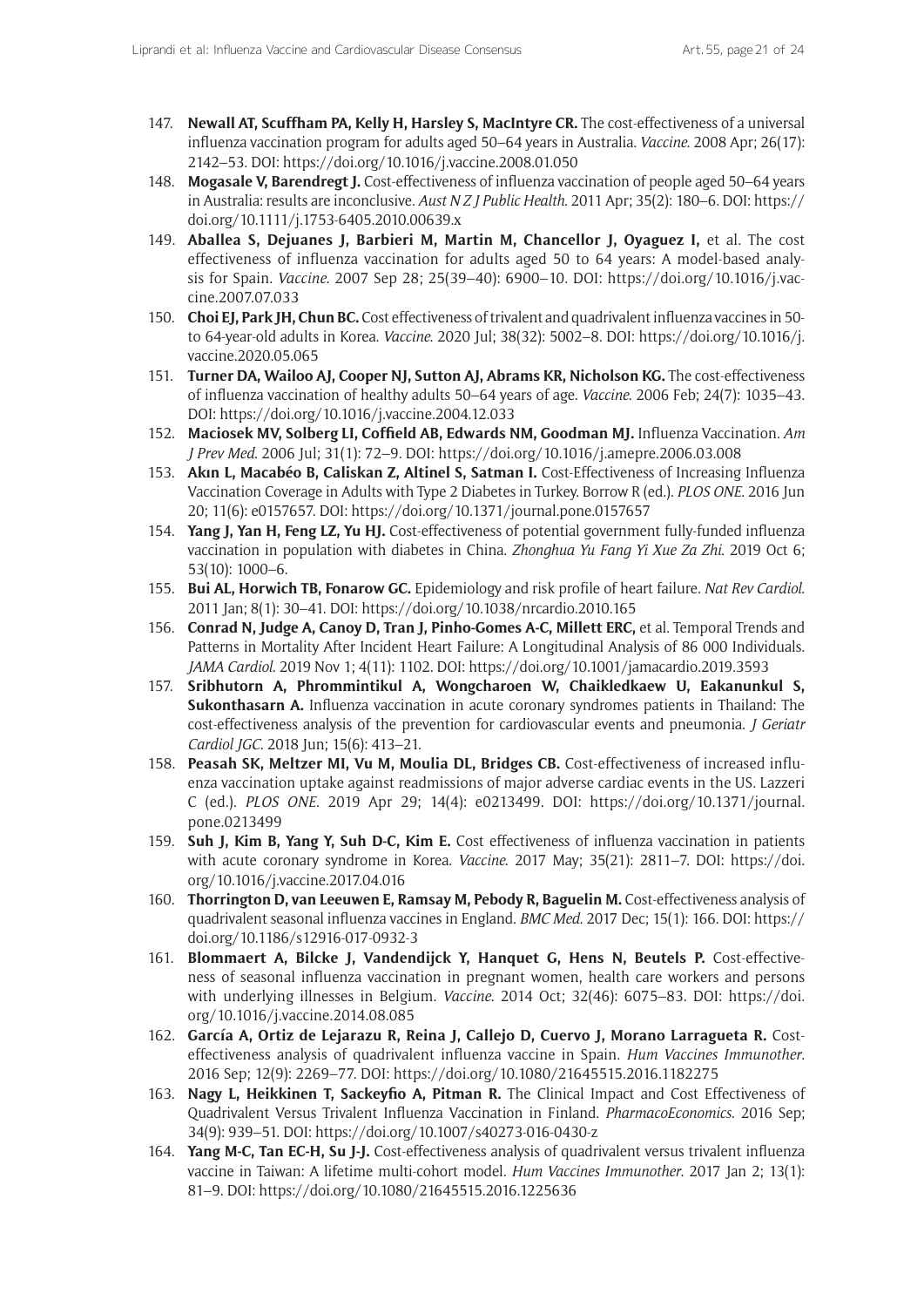- 165. **Mennini FS, Bini C, Marcellusi A, Rinaldi A, Franco E.** Cost-effectiveness of switching from trivalent to quadrivalent inactivated influenza vaccines for the at-risk population in Italy. *Hum Vaccines Immunother*. 2018 Aug 3; 14(8): 1867–73. DOI: <https://doi.org/10.1080/21645515.2018.1469368>
- 166. **Nichol KL, Lind A, Margolis KL, Murdoch M, McFadden R, Hauge M,** et al. The Effectiveness of Vaccination against Influenza in Healthy, Working Adults. *N Engl J Med*. 1995 Oct 5; 333(14): 889–93. DOI: <https://doi.org/10.1056/NEJM199510053331401>
- 167. **Clements KM, Chancellor J, Nichol K, DeLong K, Thompson D.** Cost-Effectiveness of a Recommendation of Universal Mass Vaccination for Seasonal Influenza in the United States. *Value Health*. 2011 Sep; 14(6): 800–11. DOI:<https://doi.org/10.1016/j.jval.2011.03.005>
- 168. **Dabestani NM, Leidner AJ, Seiber EE, Kim H, Graitcer SB, Foppa IM,** et al. A review of the costeffectiveness of adult influenza vaccination and other preventive services. *Prev Med*. 2019 Sep; 126: 105734. DOI: <https://doi.org/10.1016/j.ypmed.2019.05.022>
- 169. **MacIntyre CR, Mahimbo A, Moa AM, Barnes M.** Influenza vaccine as a coronary intervention for prevention of myocardial infarction. *Heart*. 2016 Dec 15; 102(24): 1953–6. DOI: [https://doi.](https://doi.org/10.1136/heartjnl-2016-309983) [org/10.1136/heartjnl-2016-309983](https://doi.org/10.1136/heartjnl-2016-309983)
- 170. **Hendriks J, Hutubessy RCW, Grohmann G, Torelli G, Friede M, Kieny M-P.** Quadrivalent influenza vaccines in low and middle income countries: Cost-effectiveness, affordability and availability. *Vaccine*. 2018 Jun; 36(28): 3993–7. DOI: <https://doi.org/10.1016/j.vaccine.2018.05.099>
- 171. **Colrat F, Thommes E, Largeron N, Alvarez FP.** Economic evaluation of high-dose inactivated influenza vaccine in adults aged ≥65 years: A systematic literature review. *Vaccine*. 2021 Mar 15; 39(Suppl 1): A42–A50. DOI:<https://doi.org/10.1016/j.vaccine.2020.12.036>
- 172. **Ropero-Álvarez AM, El Omeiri N, Kurtis HJ, Danovaro-Holliday MC, Ruiz-Matus C.** Influenza vaccination in the Americas: Progress and challenges after the 2009 A(H1N1) influenza pandemic. *Hum Vaccines Immunother*. 2016 May 19; 12(8): 2206–14. DOI: [https://doi.org/10.1080/21645515](https://doi.org/10.1080/21645515.2016.1157240) [.2016.1157240](https://doi.org/10.1080/21645515.2016.1157240)
- 173. **Fica CA, Antunez RM, Cuevas AK, Rodriguez NA, Aravena RP.** Prescripción de la vacuna anti influenza por médicos institucionales y estudiantes de especialidades médicas en un hospital docente. *Rev Chil Infectol*. 2001; 18(1). [http://www.scielo.cl/scielo.php?script=sci\\_arttext&pid=S0716-](http://www.scielo.cl/scielo.php?script=sci_arttext&pid=S0716-10182001000100003&lng=en&nrm=iso&tlng=en) [10182001000100003&lng=en&nrm=iso&tlng=en.](http://www.scielo.cl/scielo.php?script=sci_arttext&pid=S0716-10182001000100003&lng=en&nrm=iso&tlng=en) DOI: [https://doi.org/10.4067/S0716-1018200](https://doi.org/10.4067/S0716-10182001000100003) [1000100003](https://doi.org/10.4067/S0716-10182001000100003)
- 174. **Hershey CO, Karuza J.** Delivery of Vaccines to Adults: Correlations with Physician Knowledge and Patient Variables. *Am J Med Qual*. 1997 Sep; 12(3): 143–50. DOI: [https://doi.org/10.1177/](https://doi.org/10.1177/106286069701200302) [106286069701200302](https://doi.org/10.1177/106286069701200302)
- 175. **Baron G, De Wals P, Milord F.** Vaccination practices of Quebec family physicians. Influenza vaccination status and professional practices for influenza vaccination. *Can Fam Physician Med Fam Can*. 2001 Nov; 47: 2261–6.
- 176. **Olasupo OO, Brown J, Segal R.** Missed Opportunities for Influenza and Pneumococcal Vaccinations in the Elderly in the US – A Cross-Sectional Analysis. *Value Health*. 2018 May 1; 21: S158. DOI: <https://doi.org/10.1016/j.jval.2018.04.1083>
- 177. **Davis BM, Black D.** Identifying the Challenges to Adult Influenza Vaccination in Latin America. *Value Health*. 2017 Oct 1; 20(9): A934. DOI: <https://doi.org/10.1016/j.jval.2017.08.2951>
- 178. **Zimmerman RK, Santibanez TA, Janosky JE, Fine MJ, Raymund M, Wilson SA,** et al. What affects influenza vaccination rates among older patients? An analysis from inner-city, suburban, rural, and Veterans Affairs practices. *Am J Med*. 2003 Jan; 114(1): 31–8. DOI: [https://doi.org/10.1016/S0002-](https://doi.org/10.1016/S0002-9343(02)01421-3) [9343\(02\)01421-3](https://doi.org/10.1016/S0002-9343(02)01421-3)
- 179. **Centers for Disease Control and Prevention (CDC).** Reasons reported by Medicare beneficiaries for not receiving influenza and pneumococcal vaccinations—United States, 1996. *MMWR Morb Mortal Wkly Rep*. 1999 Oct 8; 48(39): 886–90.
- 180. **Centers for Disease Control (CDC).** Adult immunization: Knowledge, attitudes, and practices— DeKalb and Fulton Counties, Georgia, 1988. *MMWR Morb Mortal Wkly Rep*. 1988 Nov 4; 37(43): 657–61.
- 181. **Bovier PA, Chamot E, Bouvier Gallacchi M, Loutan L.** Importance of patients' perceptions and general practitioners' recommendations in understanding missed opportunities for immunisations in Swiss adults. *Vaccine*. 2001 Sep; 19(32): 4760–7. DOI: [https://doi.org/10.1016/S0264-](https://doi.org/10.1016/S0264-410X(01)00223-7) [410X\(01\)00223-7](https://doi.org/10.1016/S0264-410X(01)00223-7)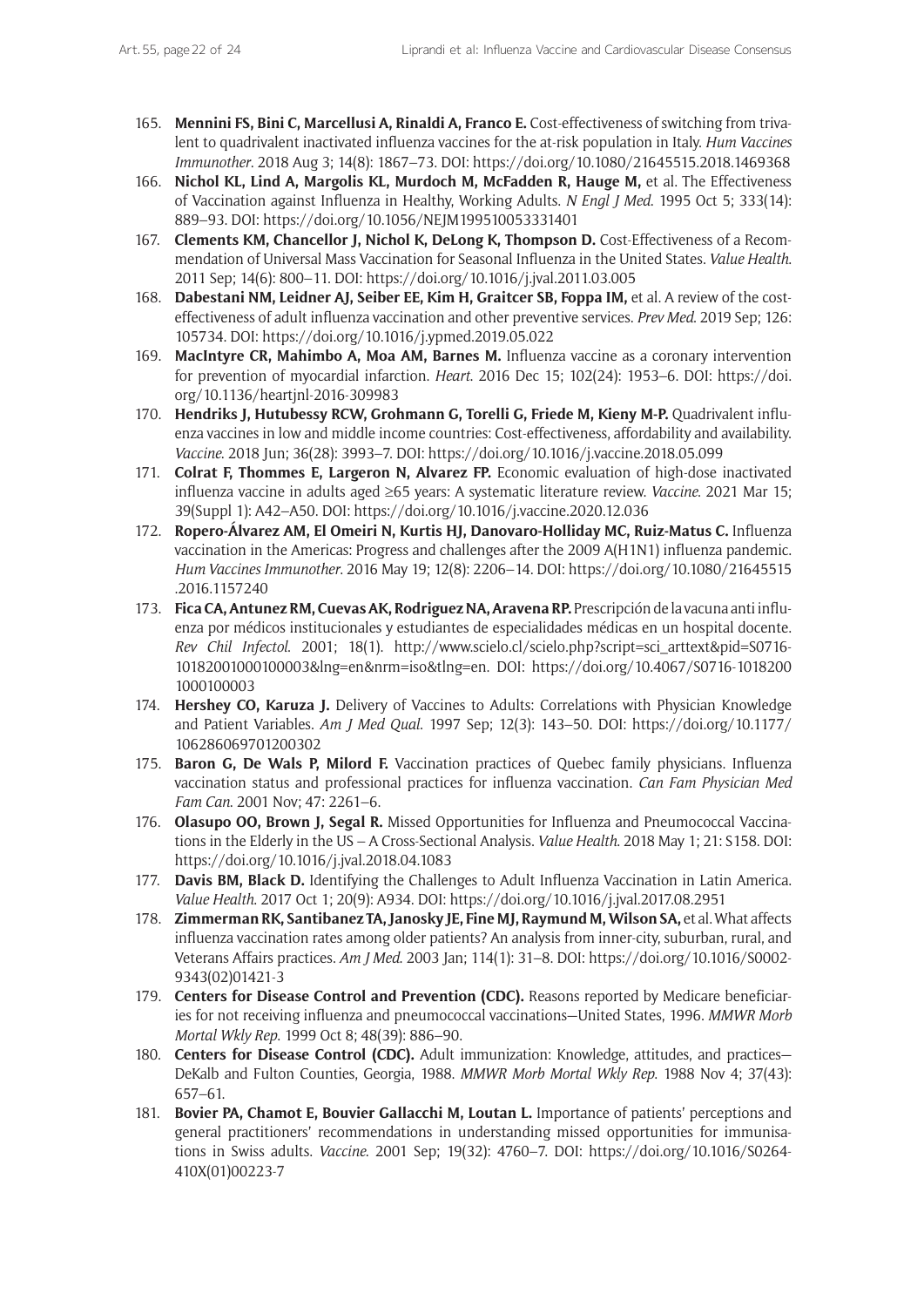- 182. **Srivanichakom W, Asavathitanonta K, Washirasaksiri C, Chaisathaphon T, Chouriyagune C, Phisalprapa P,** et al. Prescribing rate of influenza vaccine among internal medicine residents for outpatient continuum care. *J Med Assoc Thail Chotmaihet Thangphaet*. 2014 Dec; 97(12): 1281–9.
- 183. **Jaiyeoba O, Villers M, Soper DE, Korte J, Salgado CD.** Association between health care workers' knowledge of influenza vaccine and vaccine uptake. *Am J Infect Control*. 2014 Jan; 42(1): 69–70. DOI: <https://doi.org/10.1016/j.ajic.2013.06.020>
- 184. **Larson HJ, de Figueiredo A, Xiahong Z, Schulz WS, Verger P, Johnston IG,** et al. The State of Vaccine Confidence 2016: Global Insights Through a 67-Country Survey. *EBioMedicine*. 2016 Oct; 12: 295–301. DOI:<https://doi.org/10.1016/j.ebiom.2016.08.042>
- 185. **Bertoldo G, Pesce A, Pepe A, Pelullo CP, Di Giuseppe G, The Collaborative Working Group.** Seasonal influenza: Knowledge, attitude and vaccine uptake among adults with chronic conditions in Italy. Manzoli L (ed.). *PLOS ONE*. 2019 May 1; 14(5): e0215978. DOI: [https://doi.org/10.1371/](https://doi.org/10.1371/journal.pone.0215978) [journal.pone.0215978](https://doi.org/10.1371/journal.pone.0215978)
- 186. **Schmid P, Rauber D, Betsch C, Lidolt G, Denker M-L.** Barriers of Influenza Vaccination Intention and Behavior – A Systematic Review of Influenza Vaccine Hesitancy, 2005 – 2016. Cowling BJ (ed.). *PLOS ONE*. 2017 Jan 26; 12(1): e0170550. DOI: [https://doi.org/10.1371/journal.pone.](https://doi.org/10.1371/journal.pone.0170550) [0170550](https://doi.org/10.1371/journal.pone.0170550)
- 187. **Sosa Liprandi Á, Zaidel EJ, Lopez Santi R, Araujo JJ, Baños González MA, Busso JM,** et al. Influenza and Pneumococcal Vaccination in Non-Infected Cardiometabolic Patients from the Americas during the COVID-19 Pandemic. A Sub-Analysis of the CorCOVID-LATAM Study. *Vaccines*. 2021 Feb 4; 9(2). DOI:<https://doi.org/10.3390/vaccines9020123>
- 188. **Burki T.** Vaccine misinformation and social media. *Lancet Digit Health*. 2019 Oct; 1(6): e258–9. DOI: [https://doi.org/10.1016/S2589-7500\(19\)30136-0](https://doi.org/10.1016/S2589-7500(19)30136-0)
- 189. **Medical Misinformation.** Vet the Message! *Int J Cardiol*. 2019 Feb; 277: 1–2. DOI: [https://doi.](https://doi.org/10.1016/j.ijcard.2018.12.071) [org/10.1016/j.ijcard.2018.12.071](https://doi.org/10.1016/j.ijcard.2018.12.071)
- 190. **Waszak PM, Kasprzycka-Waszak W, Kubanek A.** The spread of medical fake news in social media – The pilot quantitative study. *Health Policy Technol*. 2018 Jun; 7(2): 115–8. DOI: [https://doi.](https://doi.org/10.1016/j.hlpt.2018.03.002) [org/10.1016/j.hlpt.2018.03.002](https://doi.org/10.1016/j.hlpt.2018.03.002)
- 191. **Chan M-PS, Jamieson KH, Albarracin D.** Prospective associations of regional social media messages with attitudes and actual vaccination: A big data and survey study of the influenza vaccine in the United States. *Vaccine*. 2020 Sep 11; 38(40): 6236–47. DOI: [https://doi.org/10.1016/j.](https://doi.org/10.1016/j.vaccine.2020.07.054) [vaccine.2020.07.054](https://doi.org/10.1016/j.vaccine.2020.07.054)
- 192. **Guidry JPD, Coman IA, Vraga EK, O'Donnell NH, Sreepada N.** (S)pin the flu vaccine: Recipes for concern. *Vaccine*. 2020 Jul 22; 38(34): 5498–506. DOI: [https://doi.org/10.1016/j.vac](https://doi.org/10.1016/j.vaccine.2020.06.012)[cine.2020.06.012](https://doi.org/10.1016/j.vaccine.2020.06.012)
- 193. **Pulido C, Ruiz-Eugenio L, Redondo-Sama G, Villarejo-Carballido B.** A New Application of Social Impact in Social Media for Overcoming Fake News in Health. *Int J Environ Res Public Health*. 2020 Apr 3; 17(7): 2430. DOI: <https://doi.org/10.3390/ijerph17072430>
- 194. **Trethewey SP.** Strategies to combat medical misinformation on social media. *Postgrad Med J*. 2020 Jan; 96(1131): 4–6. DOI: <https://doi.org/10.1136/postgradmedj-2019-137201>
- 195. **Steffens MS, Dunn AG, Wiley KE, Leask J.** How organisations promoting vaccination respond to misinformation on social media: A qualitative investigation. *BMC Public Health*. 2019 Dec; 19(1): 1348. DOI: <https://doi.org/10.1186/s12889-019-7659-3>
- 196. YouTube, Facebook and Twitter align to fight Covid vaccine conspiracies. *BBC News*. 2020 Nov 20. <https://www.bbc.com/news/technology-55005385>(Accessed Mar 26, 2021).
- 197. Prevention and Control of Influenza: Recommendations of the Advisory Committee on Immunization Practices (ACIP). <https://www.cdc.gov/mmwr/preview/mmwrhtml/rr5306a1.htm> (Accessed Jan 17, 2021).
- 198. **Vizzotti C, Katz N, Stecher D, Aquino A, Juárez MDV, Urueña A.** Assessment of the use in adults of four vaccines: A population survey in Argentina. *Medicina (Mex)*. 2018; 78(2): 76–82.
- 199. **Galante M, Konfino J, Ondarsuhu D, Goldberg L, O'Donnell V, Begue G,** et al. Principales resultados de la Tercera Encuesta Nacional de Factores de Riesgo de Enfermedades No Transmisibles en Argentina. *Rev Argent Salud Pública*. 2019 Jan 25; 6.
- 200. SI-PNI Web.<http://sipni.datasus.gov.br/si-pni-web/faces/inicio.jsf> (Accessed Jan 17, 2021).